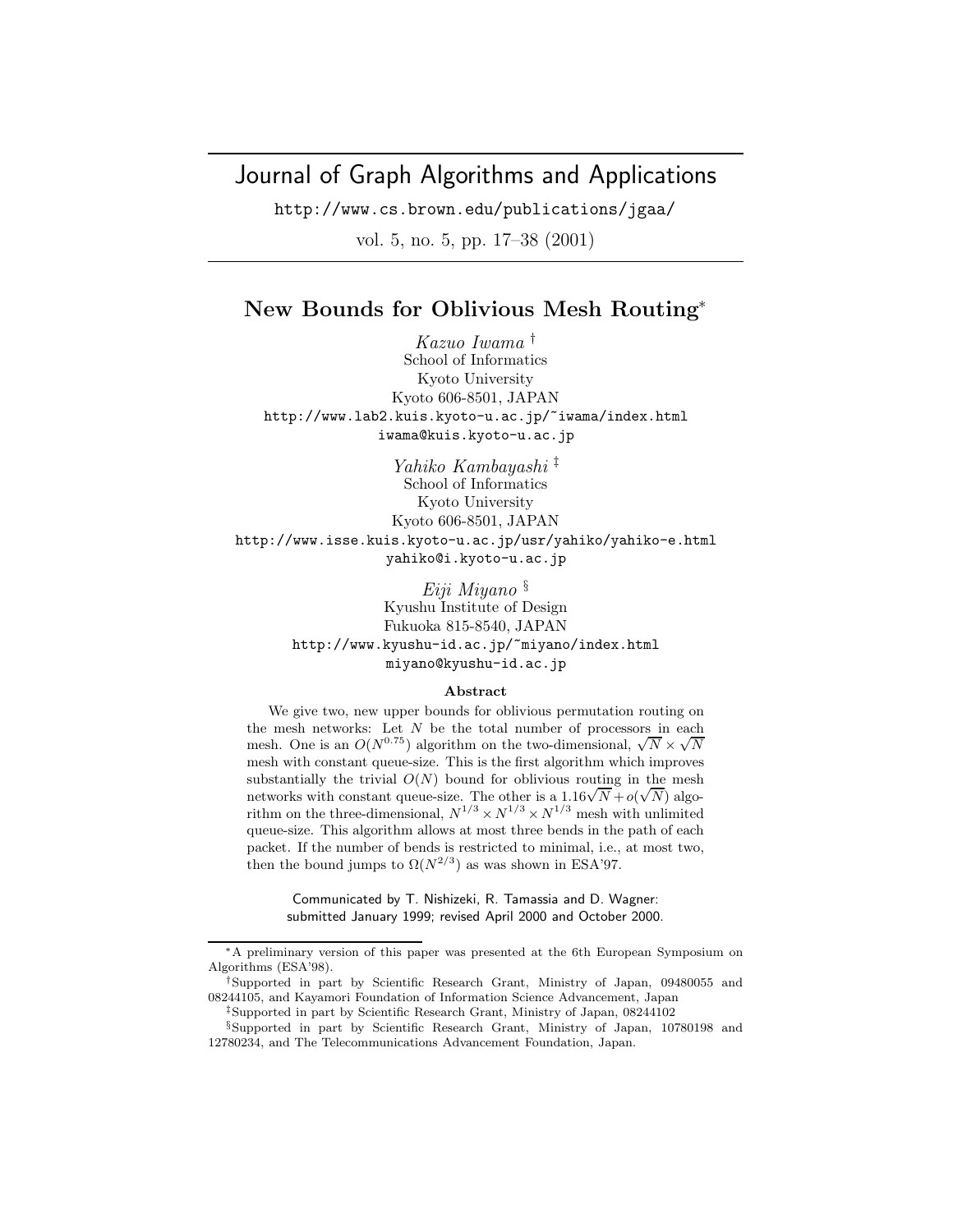### **1 Introduction**

An algorithm for *packet routing* has to determine each packet's path through a network by using various information, such as source addresses, destinations, and the configuration of the network. So far a great deal of effort has been devoted to the design of efficient routing algorithms and there is a large amount of literature even if we focus our attention on deterministic, *permutation* routing, in which the destinations of packets are all different. The efficiency of a routing algorithm is generally measured by its *running time* and its *queue-size* of each processor, where the former is the total number of communication time-units the algorithm requires to route all packets to their destinations, and the latter is the maximum number of packets the processor temporally can hold at the same time during routing.

A very popular strategy for permutation routing is *oblivious* routing, in which the path of each packet is completely determined by its initial and final positions and is not affected by other packets it encounters. Hence, it is hard to avoid path-congestion in the worst case and it often takes much more time than it looks. Several lower-bounds which are rather surprising are known on the running time of oblivious permutation routing on standard *mesh* networks, each of which has N processors connected via point-to-point connections: For example: (i) An  $\Omega(N)$  lower bound is known for oblivious permutation routing on any  $k$ -dimensional, constant queue-size mesh network including  $N$  processors, where k may be any constant [8]. (Note that an  $O(N)$ ) upper bound can be achieved for permutation routing even on one-dimensional meshes (linear arrays) including N processors, i.e., increasing dimensions in meshes does not work in the worst case.) (ii) An  $\Omega(N^{2/3})$  lower bound is known for oblivious permutation routing on *three-dimensional*, unbounded queue-size meshes including  $N^{1/3} \times N^{1/3} \times N^{1/3}$  processors [5], which is much *worse* than the  $O(\sqrt{N})$ bound for oblivious permutation routing on two-dimensional, unbounded queuesize meshes including  $\sqrt{N} \times \sqrt{N}$  processors. (iii) An  $\Omega(\sqrt{N})$  lower bound for oblivious permutation routing on any constant-degree, unbounded queue-size,  $N$  processor network  $[2, 3, 6]$ . It should be noted, however, that these lower bound proofs needed some supplementary conditions that might not seem so serious but are important for the proofs. In this paper, it is shown that the above lower bounds do not hold any more if those supplementary conditions are slightly relaxed.

More precisely, Krizanc needed the *pure condition* other than the oblivious condition to prove the  $\Omega(N)$  lower bound in [8]. Roughly speaking, the pure condition requires that each packet must move if its next position is empty. Krizanc gave an open question, i.e., whether his linear bound can be improved by removing the pure condition. In this paper we give a positive answer to this question: It is shown that there is an  $O(N^{0.75})$  oblivious algorithm for permutation on 2D,  $\sqrt{N} \times \sqrt{N}$  meshes with constant queue-size, and there is an  $O(N^{5/6})$  oblivious algorithm on 3D,  $N^{1/3} \times N^{1/3} \times N^{1/3}$  meshes with constant queue-size. The oblivious condition used in [8] is a little more stronger than the normal one, called the *source-oblivious condition*. That is also satisfied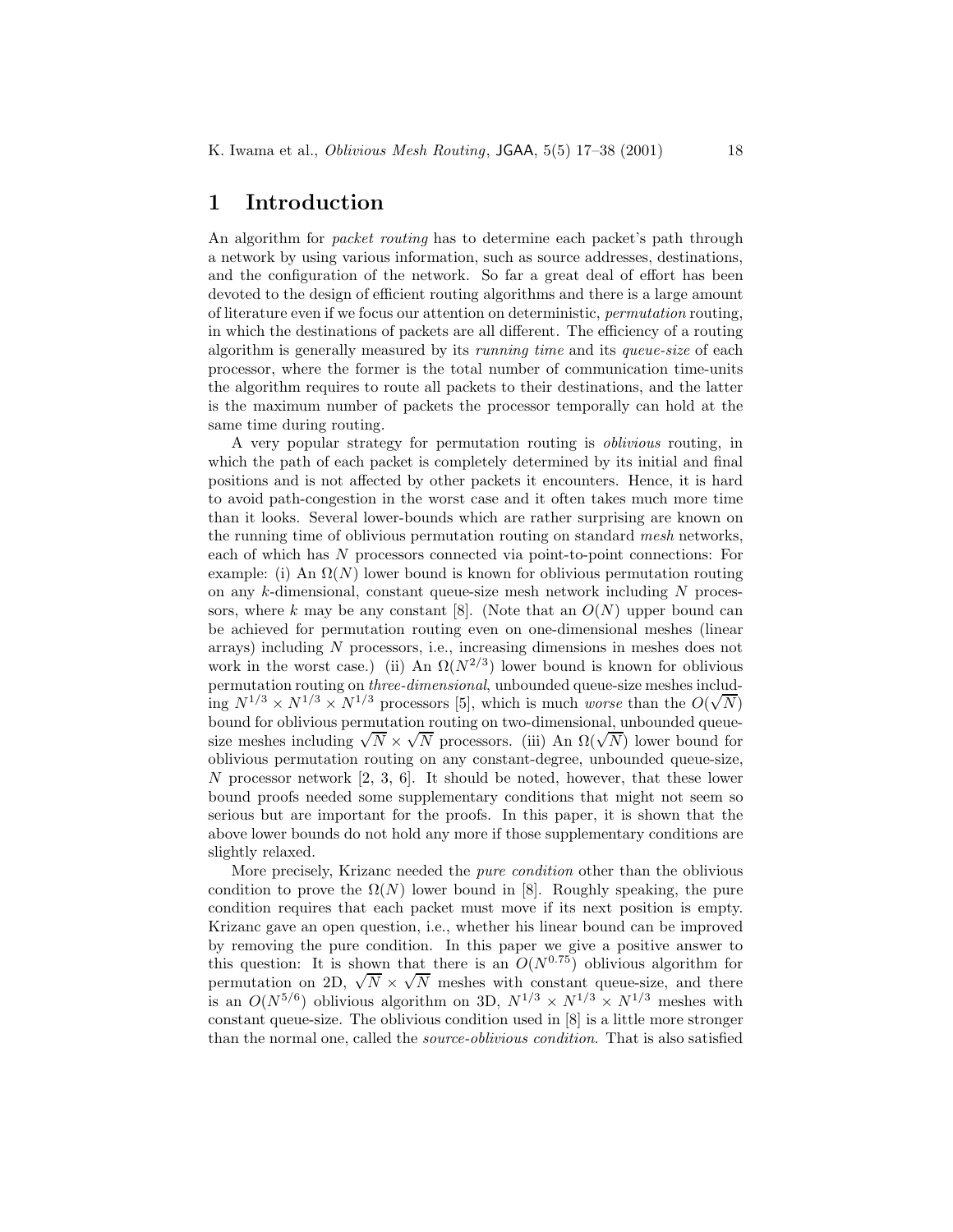by our new algorithm, i.e., we remove only the pure condition in this paper. Note that this  $\Omega(N)$  lower bound is quite tough; it still holds even without the oblivious condition; the *destination-exchangeable* strategy also implies the same lower bound if the queue-size is bounded above by some constant [4]. Our new bound can be extended to the case of general queue-size  $k$ , namely, it is shown that there is an  $O(N^{0.75}/\sqrt{k})$  algorithm for 2D,  $\sqrt{N} \times \sqrt{N}$  meshes of queuesize k, and there is an  $O(N^{5/6}/\sqrt{k})$  algorithm for 3D,  $N^{1/3} \times N^{1/3} \times N^{1/3}$ meshes of queue-size k, while an  $\Omega(N/k(8k)^{5k})$  lower bound was previously known for any constant degree,  $k$ -queue-size network including  $N$  processors under the pure condition [8]. For 2D meshes, if we set  $k = \sqrt{N}$ , then that is equivalent to unbounded queue-size. Our bound for this specific value of  $k$  is  $O(N^{0.75}/N^{0.25}) = O(\sqrt{N})$ , which matches the lower bound of [2, 3, 6].

Our second result concerns with 3D meshes: In [5] an important exception was proved against the well-known superiority of the 3D meshes over the 2D ones; oblivious permutation routing requires  $\Omega(N^{2/3})$  steps over the 3D meshes including N processors under the following (not unusual, see the next paragraph) condition: The path must be shortest and be as straight as possible. In other words, each packet has to follow a path including at most two bends in the 3D case. [5] suggested that this lower bound may still hold even if the condition is removed; i.e., three-dimensional oblivious routing may be essentially inefficient. Fortunately this concern for 3D meshes was needless; we prove in this paper that any permutation can be routed over the 3D meshes including N processors in  $1.16\sqrt{N} + o(\sqrt{N})$  steps by relaxing the condition a little bit: If we only allow the path of every packet to make one more bend, then the running time of the algorithm decreases from  $\Omega(N^{2/3})$  to  $\Theta(\sqrt{N})$ . This upper bound is optimal within constant factor by [6] and does not change if we add the shortest-path condition.

For oblivious routing, there is a general lower bound, i.e.,  $\sqrt{N}/d$  for degreed networks of any type  $[6]$ . This is tight for the hypercube including N processors, namely,  $\Theta(\sqrt{N}/\log N)$  is both upper and lower bounds for oblivious routing over the hypercube [6]. This is also tight within constant factor for the 2D mesh including N processors, where  $2\sqrt{N} - 2$  steps is an upper bound and also is a lower bound (without any supplementary condition) [1, 9, 10, 11]. Thus, tight bounds are known for two extremes, for the 2D mesh and for the  $log N$ -dimensional mesh (= the hypercube). Furthermore, both upper bounds can be achieved rather easily, i.e., by using the most rigid, *dimension-order path strategy* [12, 2, 6]. However, for the 3D meshes, even the substantially weaker condition, i.e., the minimum-bending condition, provides the much worse bound as mentioned before [5]. Our second result now extends the family of meshes for which optimal oblivious routing is known. If randomization is allowed, then the bound decreases to  $O(N^{1/3})$  [7, 13] for 3D meshes including N processors. A similar bound also holds for deterministic routing but for random permutations [9], including our new algorithm.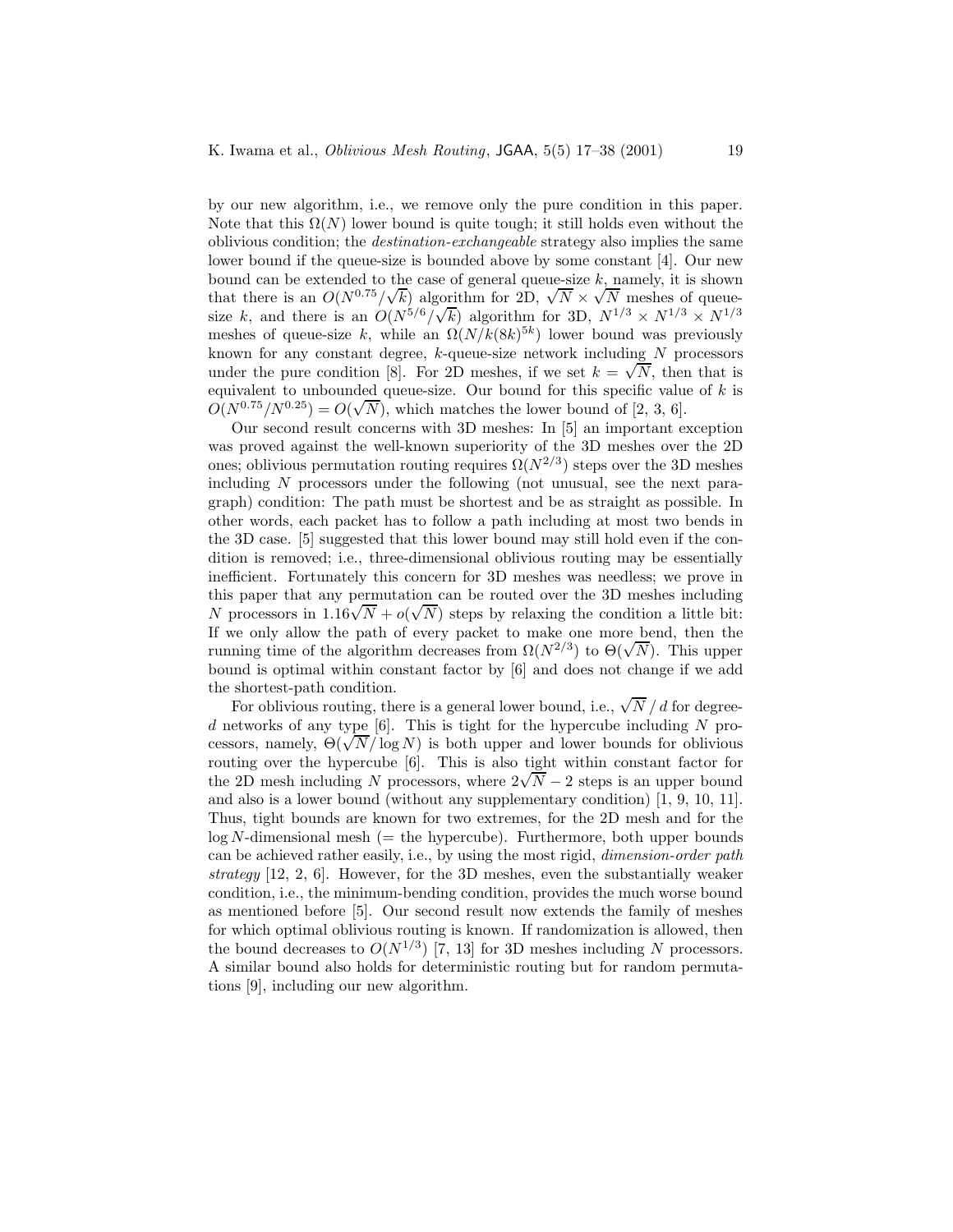

Figure 1: (a) 2D mesh (b) Processor

### **2 Models and Problems**

Two-dimensional meshes are illustrated in Figure 1-(a). The following definitions on the two-dimensional (2D for short) mesh can be naturally extended to the three-dimensional (3D for short) mesh illustrated in Figure 2. A *position* is denoted by  $(i, j)$ ,  $1 \le i, j \le \sqrt{N}$  and a processor whose position is  $(i, j)$  is denoted by  $P_{i,j}$ , i.e., the total number of processors is N. A connection between the neighboring processors is called a (*communication*) *link*. A *packet* is denoted by  $[i, j]$ , which shows that the destination of the packet is  $(i, j)$ . (A real packet includes more information besides its destination such as its original position and body data, but they are not important within this paper and are omitted.) So we have N different packets in total. An *instance* of *permutation routing* consists of a sequence  $\sigma_1 \sigma_2 \cdots \sigma_N$  of packets that is a permutation of the N packets  $[1, 1], [1, 2], \cdots, [\sqrt{N}, \sqrt{N}],$  where  $\sigma_1$  is originally placed in  $P_{1,1}$ ,  $\sigma_2$  in  $P_{1,2}$  and so on.

Each processor has four input and four output queues (see Figure 1-(b)). Each queue can hold up to  $k$  packets at the same time. The one-step computation consists of the following two steps: (i) Suppose that  $l \geq 0$ ) packets remain, or there are  $k - l$  spaces, in an output queue Q of processor  $P_i$ . Then  $P_i$  selects at most  $k - l$  packets from its input queues, and moves them to Q. (ii) Let  $P_i$  and  $P_{i+1}$  be neighboring processors (i.e.,  $P_i$ 's right output queue  $Q_i$ be connected to  $P_{i+1}$ 's left input queue  $Q_{i+1}$ ). Then if the input queue  $Q_{i+1}$ has space, then  $P_i$  selects at most one packet (at most one packet can flow on each link in each time-step) from  $Q_i$  and send it to  $Q_{i+1}$ . Note that  $P_i$  makes several decisions due to a specific algorithm in both steps (i) and (ii). When making these decisions,  $P_i$  can use any information such as the information of the packets now held in its queues. Other kind of information, such as how many packets have moved horizontally in the recent  $t$  time-slots, can also be used. Note that it may happen that a packet does not go out of its source until a specific time in routing. In this paper, we assume that such an inactive packet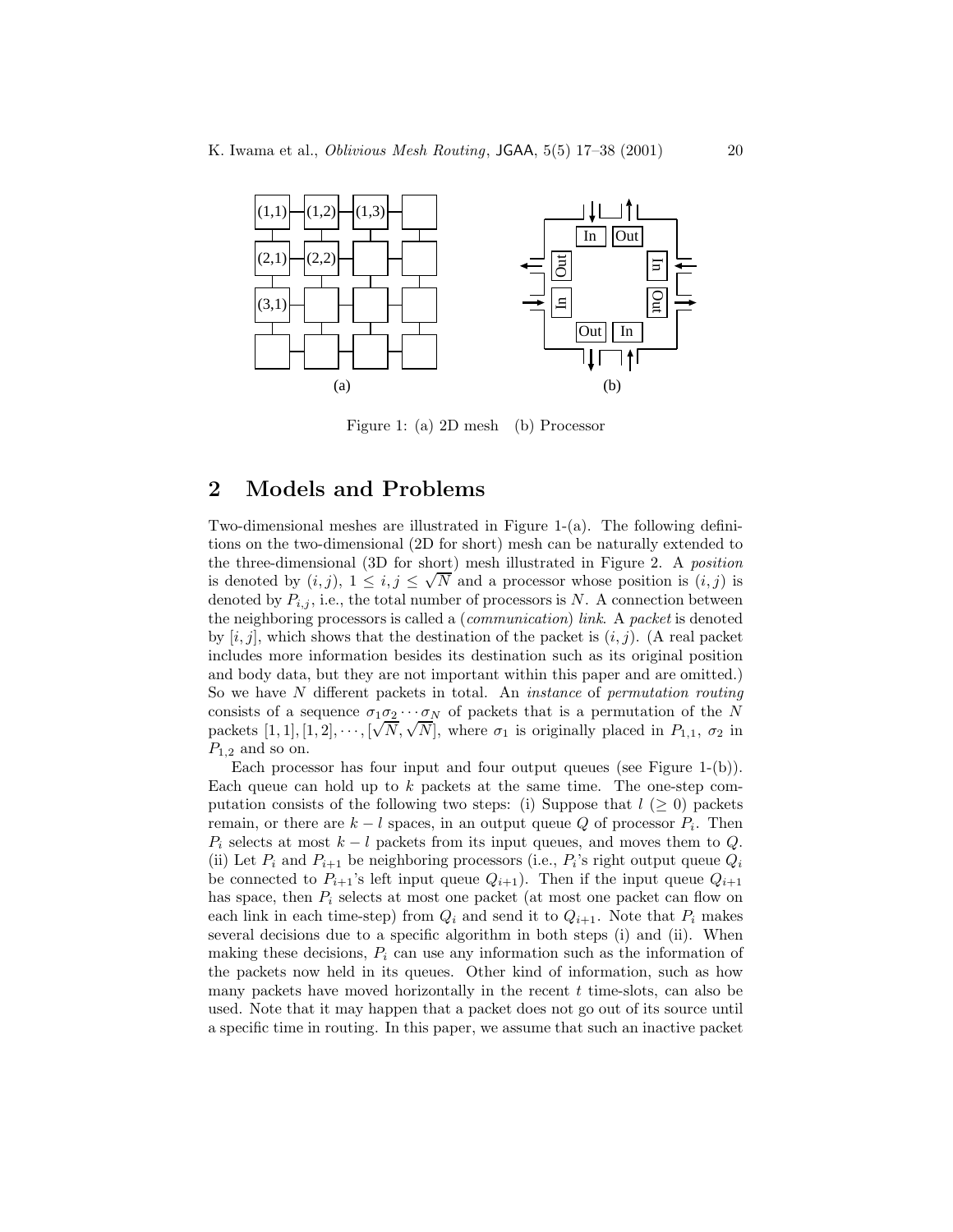

Figure 2: 3D mesh

is not included in the queue-size.

If we fix an algorithm and an instance, then the path  $R$  of each packet is determined, which is a sequence of processors,  $P_1(=$  source),  $P_2, \dots, P_i(=$ destination). R is said to be *b*-*bend* if R changes its direction at *b* positions. A routing algorithm, A , is said to be b*-bend* if the path of every packet is at most b-bend. A is said to be *oblivious* if the path of each packet is completely determined by its source and destination. Furthermore, A is said to be *sourceoblivious* if the moving direction of each packet only depends on its current position and destination (regardless of its source position). A is said to be *minimal* if the path of every packet is the shortest one. A is said to be *pure* if a packet never stays at the current position when it is possible for the packet to advance.

The most rigid and typical oblivious scheme for routing on meshes (and hypercubes) is the so called *dimension-order* algorithm. In the two-dimensional case, a packet first moves horizontally to its destination column and then moves vertically to its destination row. If the queue-size is unbounded, then the dimension-order algorithm can route any permutation in  $2\sqrt{N} - 2$  steps on 2D meshes including  $N$  processors  $[9, 12]$ . However, if the queue-size is bounded above by some constant, then we have to pay great attention to algorithm's behavior, especially to the *queuing discipline*. As an example, let us consider the following oblivious routing algorithm, say,  $A_0$ , for  $k = 1$ , which is based on the dimension-order strategy, i.e., all packets move horizontally first and then make turns at most once at the crossings of source rows and destination columns. (i) Suppose that the top output queue of processor  $P_i$  is empty. Then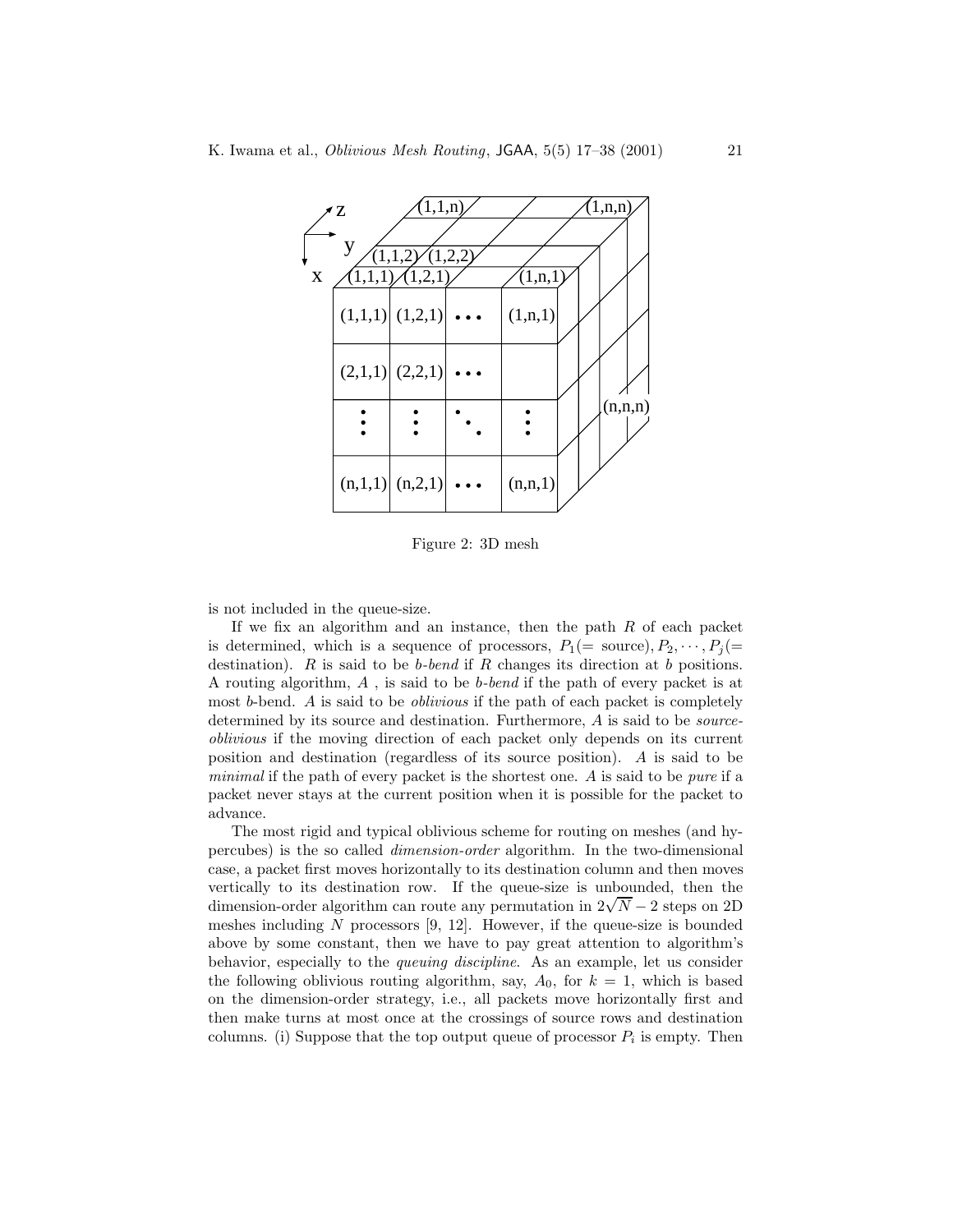$P_i$  selects one packet whose destination is upward on this column. If there are more than one such packet, then the priority is given in the order of the left, right and bottom input queues. (Namely, if there is a packet that makes a turn in this processor, then it has a higher priority than a straight-moving packet.) Similarly for the bottom, left and right output queues, i.e., a turning packet has a priority if competition occurs. (ii) If an input queue is empty, then it is always filled by a packet from its neighboring output queue. Thus each queue of the processor never overflows under  $A_0$ . It is not hard to see that  $A_0$  completes routing within roughly  $c\sqrt{N}$  steps for many "usual" instances. Unfortunately, it is not always true.

Consider the following instance: Packets in the lower-left one-fourth plane are to move to the upper-right plane, and vice versa. The other packets in the lower-right and upper-left planes do not move at all. One can see that  $A_0$  begins with moving (or shifting) packets in the lower-left plane to the right. Suppose that the flow of those packets looks like the following illustration: Here a shows a packet whose destination is on the rightmost column, b on the second rightmost column and so on. Note that the uppermost row includes a long sequence of  $a$ 's. The second row includes five  $a$ 's and a long  $b$ 's, the third row includes five  $a$ 's, five  $b$  's and long  $c$ 's and so on. We call such a sequence of packets which have the same destination column a *lump* of packets.

|←−−−−−−−−−−−−−<sup>ε</sup> √ <sup>N</sup> −−−−−−−−−−−−−→| ··· vvu aaaa ··· aaaaa |←−−−−−−−−−−−−<sup>ε</sup> √ <sup>N</sup> −−−−−−−−−−−−→| ··· vvu bbb ··· bbbbb aaaaa ··· ccc ··· ccccc bbbbb aaaaa ··· ddd ··· ddddd ccccc bbbbb aaaaa . . . ··· eeeee ddddd ccccc bbbbb aaaaa ↑ ε √ N ↓

Now the lump of  $a$ 's reaches the rightmost column. One can see that the  $a$ 's in the uppermost row can move into the vertical line smoothly and the following packets can reach to their bending position smoothly also: Thus nothing happens against the uppermost row. However, the packet stream in the second row will encounter two different kinds of "blocking:" (1) The sequence of five  $a$ 's in the second row is blocked at the upper-right corner and cannot move upward since the  $\varepsilon\sqrt{N}$  a's in the uppermost row have privileges. (2) One can verify that the last (leftmost)  $a$  of these five  $a$ 's stops at the left queue of the second rightmost processor, which blocks the next sequence of b's, namely, they cannot enter the second rightmost column even if it is empty (see Figure 3). Thus, we need  $\varepsilon \sqrt{N}$  steps before the long b's start moving. After they start moving, those b's in turn block the five b's on the third row and below. This argument can continue until the  $\varepsilon\sqrt{N}$ th row, which means we need at least  $(\varepsilon\sqrt{N})^2$  steps only to move those packets.

One might think that this congestion is due to the rule of giving a higher priority to the packets that turn to the top from the left. This is not necessarily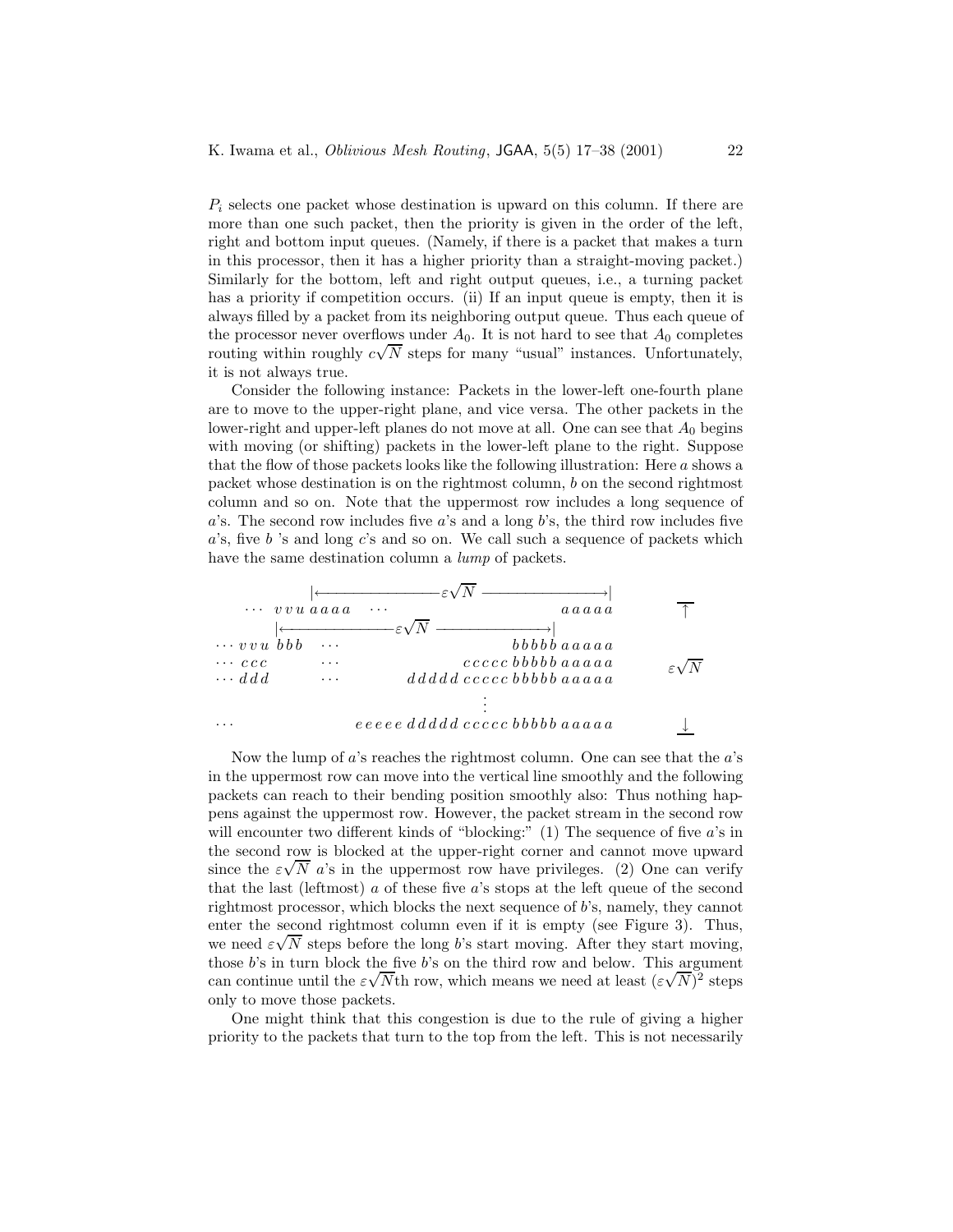

Figure 3: Blocking

true. Although details are omitted, we can create "adversaries" that imply a similar congestion against other resolution rules such as giving a priority to straight-moving packets. In the next section we will see how we can avoid this kind of bad blocking.

### **3 2D Oblivious Routing**

### **3.1 Basic Ideas**

Recall that the naive algorithm  $A_0$  given in the previous section requires  $\Omega(N)$ steps in the worst case. One can see that in the above example, serious delays do occur around at the crossings of source rows and destination columns, called the *critical zone*, and this inefficiency mainly comes from the co-existence of long and short lumps of packets; namely, short lumps of packets move ahead and prevent subsequent long lumps of packets from advancing. However, as shown in Lemma 3 later, the same algorithm runs quickly if there are only long lumps of packets in every row. On the other hand, if we have only short lumps of packets in every row, then we can also handle them efficiently (see Lemma 4). In the following, a lump of packets is said to be *long* if it includes at least d packets which have the same destination column for some positive integer  $d$ , which will be fixed later; otherwise, it is said to be *short*. So our basic strategy is quite simple: Before entering packets into their critical zone, (1) we first sort the sequence of packets in every row so that packets having nearer column destinations will go first (i.e., the packets move in nearest-first order), and then (2) count the size of each lump of packets which have the same destination column. As shown later, the operation (2) results in the sequence of the packets being changed into the reverse order. Note that it is only the purpose of these nearest-first and farthest-first orderings to count the number of packets going to the same column by grouping them. (3) We let only long lumps of packets go to the critical zone in farthest-first order. (4) The remaining short lumps of packets go afterwards but this time we adopt the so-called *shuffled order* as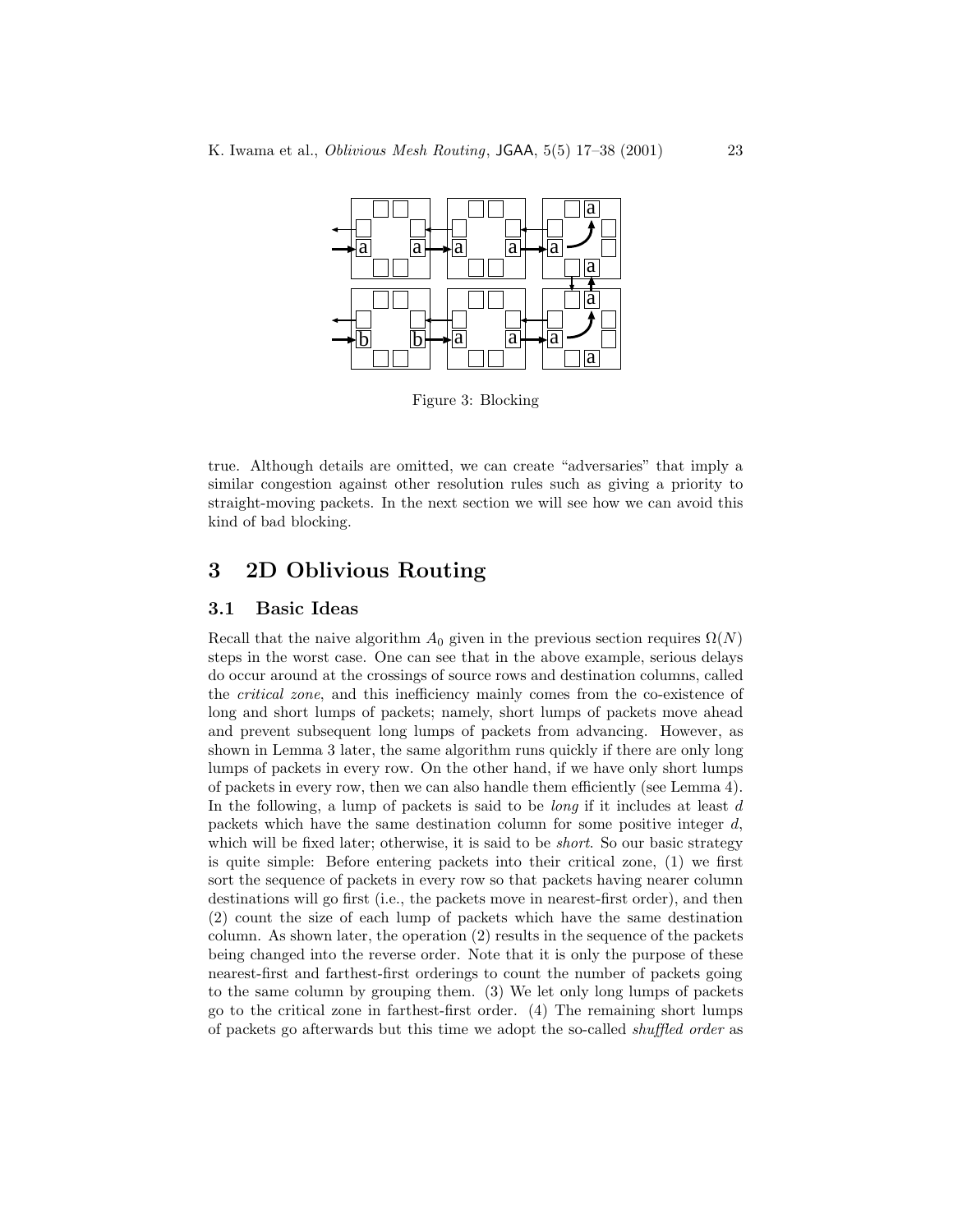the sequence of packets. For example, consider the following sorted sequence of packets:

 $d_2$   $d_1$   $c_3$   $c_2$   $c_1$   $b_2$   $b_1$   $a_3$   $a_2$   $a_1$ 

Then, the shuffle order sequence looks like the following illustration:

 $c_3$   $a_3$   $d_2$   $c_2$   $b_2$   $a_2$   $d_1$   $c_1$   $b_1$   $a_1$ 

where  $a$ 's have the farthest column destination,  $b$ 's the second farthest, and so on as before. Namely, each of the rightmost four packets  $a_1, b_1, c_1$  and  $d_1$  comes from the right end of each lump, each of the next four packets  $a_2$ ,  $b_2$ ,  $c_2$  and  $d_2$ comes from the second right end of each lump and the remaining two packets are placed on the left end of the shuffle order sequence.

Recall that our main purpose of the sorting operation (1) is to gather packets heading for the same destination column, which makes it possible to execute the subsequent operations efficiently. Thus the key to implementing those ideas lies in designing an algorithm which can change any sequence of packets on each row to the sorted sequence according to the destination column without violating the oblivious condition:

**Lemma 1** *Let*  $x = x_1x_2 \cdots x_n$  *be a sequence of n packets and*  $x_s = x_{s_1}x_{s_2} \cdots x_{s_n}$ *be a sorted sequence of* x *such that*  $x_{s_n}$  *is the nearest packet among those n packets, and*  $x_{s_{n-1}}$  *is the second nearest packet, and so on. Suppose that a linear array of* 2n *processors,*  $P_1$  *through*  $P_{2n}$ *, is available and the sequence* x of n *packets is initially placed on the* n *processors of the left half of the linear array. Namely,*  $P_1$  *through*  $P_n$  *hold*  $x_1$  *through*  $x_n$  *in this order initially. Then there is an oblivious algorithm which runs in*  $2n - 1$  *steps and needs queue-size*  $k = 2$ such that the sorted sequence  $x_s$  *is finally placed on the right half of the linear array, i.e.,*  $P_{n+1}$  *through*  $P_{2n}$  *finally hold*  $x_{s_1}$  *through*  $x_{s_n}$  *in this order.* 

**Proof:** The basic idea of the following oblivious algorithm is very similar to the idea implemented to adaptive routing in  $[4]$ : (i) We first move those *n* packets to the right in nearest-first order. That means the leftmost processor  $P_{n+1}$  of the right-half linear array receives packets in nearest-first order, i.e.,  $P_{n+1}$  first receives the nearest packet  $x_{s_n}$ , next the second nearest packet  $x_{s_{n-1}}$  and so on. (ii) Then we keep moving each packet up to its correct position. Here is a more detailed description:

(i) For  $1 \leq i \leq n$ , each  $P_i$  selects a packet which should go to the nearer column out of the packets it currently holds in its queue (an arbitrary one if all packets  $P_i$  holds have the same destination column), and moves it to the right at each step. However,  $P_i$  starts this action at the *i*th step and does nothing until then. If  $P_i$  has no packet, then it does nothing again.

(ii) For  $1 \leq i \leq n$ , each  $P_{n+i}$  simply shifts its packet sent from  $P_{n+i-1}$  to the right at each step. Then  $P_{n+i}$  eventually receives its correct packet  $x_{s_i}$  exactly at the  $(2n - 1)$ th step.

Take a look at the following example:

$$
P_1 \quad P_2 \quad P_3 \quad P_4 \quad P_5 \quad P_6 \quad P_7 \quad P_8 \quad P_9 \quad P_{10}
$$
initial positions 
$$
a \quad c \quad b \quad a \quad c \quad c \quad a \quad a \quad b \quad a
$$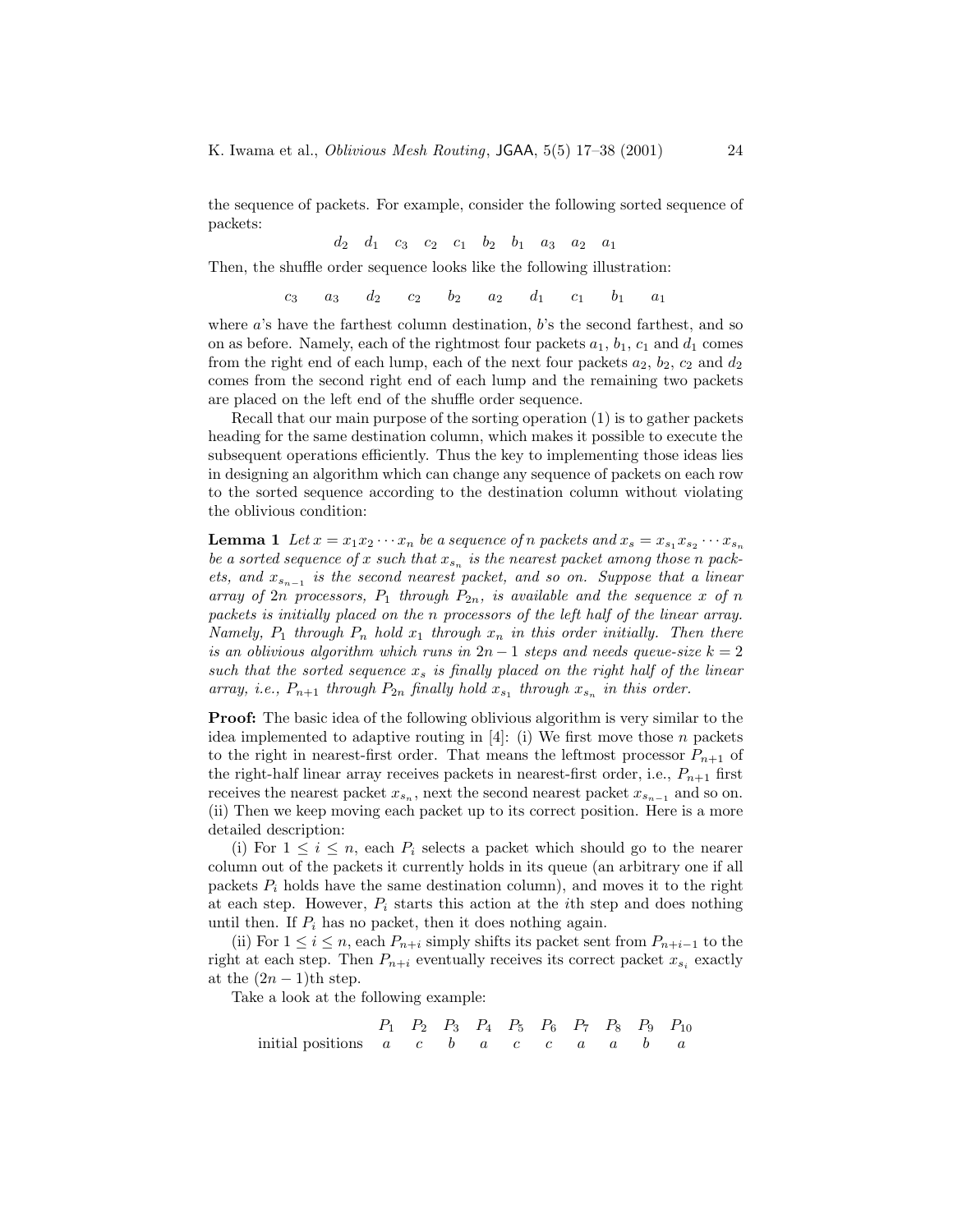which shows that the sequence of 10 packets are now included in the left half,  $P_1$  through  $P_{10}$ , of a linear array of 20 processors. Note that a should go to the farthest column, b the second farthest and so on as before. At the first step, only the leftmost packet,  $a$  in this example, moves to the right and  $P_2$  now holds a and c in its input queue (recall that  $k = 2$ ). In the second step, c is selected among  $a$  and  $c$  since  $c$  should go out earlier than  $a$ , and it goes to  $P_3$ . In the third step,  $P_2$  sends the remaining packet  $a$  to the right, and at the same time,  $P_3$  sends c out since the destination column of c is nearer than b. For example, after the eighth step, the positions change as follows:

$$
\begin{array}{ccccccccc}\n & & P_1 & P_2 & P_3 & P_4 & P_5 & P_6 & P_7 & P_8 & P_9 & P_{10} \\
\text{after the 8th step} & & & & b & a & a & b & a \\
 & & & a & a & c & c & c \\
 & & & a & a & c & c & c\n\end{array}
$$

In the next step,  $P_10$ ,  $P_9$ ,  $P_8$ ,  $P_7$  and  $P_6$  receive c, c, c, b and a from  $P_9$ ,  $P_8$ ,  $P_7$ ,  $P_6$  and  $P_5$ , respectively. In the next (10th) step, the packet c first goes out of the left half of the linear array and so on. The proof that the sorting operation works is based on the following claim, which can be shown by induction on m.

**Claim 1** For any  $2 \leq m \leq n+1$ , the following statement is true: At the  $(m-1)$ <sup>th</sup> step  $P_m$  receives the nearest packet among the packets initially placed  $\sum_{i=1}^{\infty}$  *on*  $P_1$  *through*  $P_{m-1}$ *, at the mth step*  $P_m$  *receives the second nearest among those packets, and so on. Finally, at the*  $(2m-3)$ *th step,*  $P_m$  *receives the*  $(m-1)$ *th nearest (i.e., farthest) packet.*

#### **Proof:** See [4].  $\Box$

By Claim 1,  $P_{n+1}$ , the leftmost processor of the right half array, can receive the jth nearest packet  $x_{s_{n-j+1}}$  exactly at the  $(n+j-1)$ th step for  $1 \leq j \leq n$ . In other words,  $P_{n+1}$  can receive the *i*th *farthest* packet  $x_{s_i}$  exactly at the  $(2n - i)$ th step for  $1 \leq i \leq n$ . Furthermore, the *i*th farthest packet  $x_{s_i}$  has to move rightward, and eventually,  $x_{s_i}$  arrives at its final position  $P_{n+i}$  exactly at the  $(2n-1)$ th step since each  $P_{n+i}$  simply shifts each of the packets sent from  $P_{n+i-1}$  to the right and  $x_{s_i}$  requires  $(i-1)$  steps to travel from  $P_{n+1}$  to  $P_{n+i}$ .  $\Box$ 

Note that the row routing algorithm in Lemma 1 works in linear time of  $n$ , but in order to obtain the sorted sequence of  $n$  packets we have to prepare a long path of (at least) 2n processors before entering the sequences into their critical zone.

### **3.2 Algorithms**

**Theorem 1** There is an oblivious routing algorithm on the two-dimensional,  $\sqrt{N} \times \sqrt{N}$  mesh of queue-size k  $(2 \le k \le c\sqrt{N})$  for some constant c) which runs  $\frac{\partial}{\partial n} O(N^{0.75}/\sqrt{k})$  *steps.*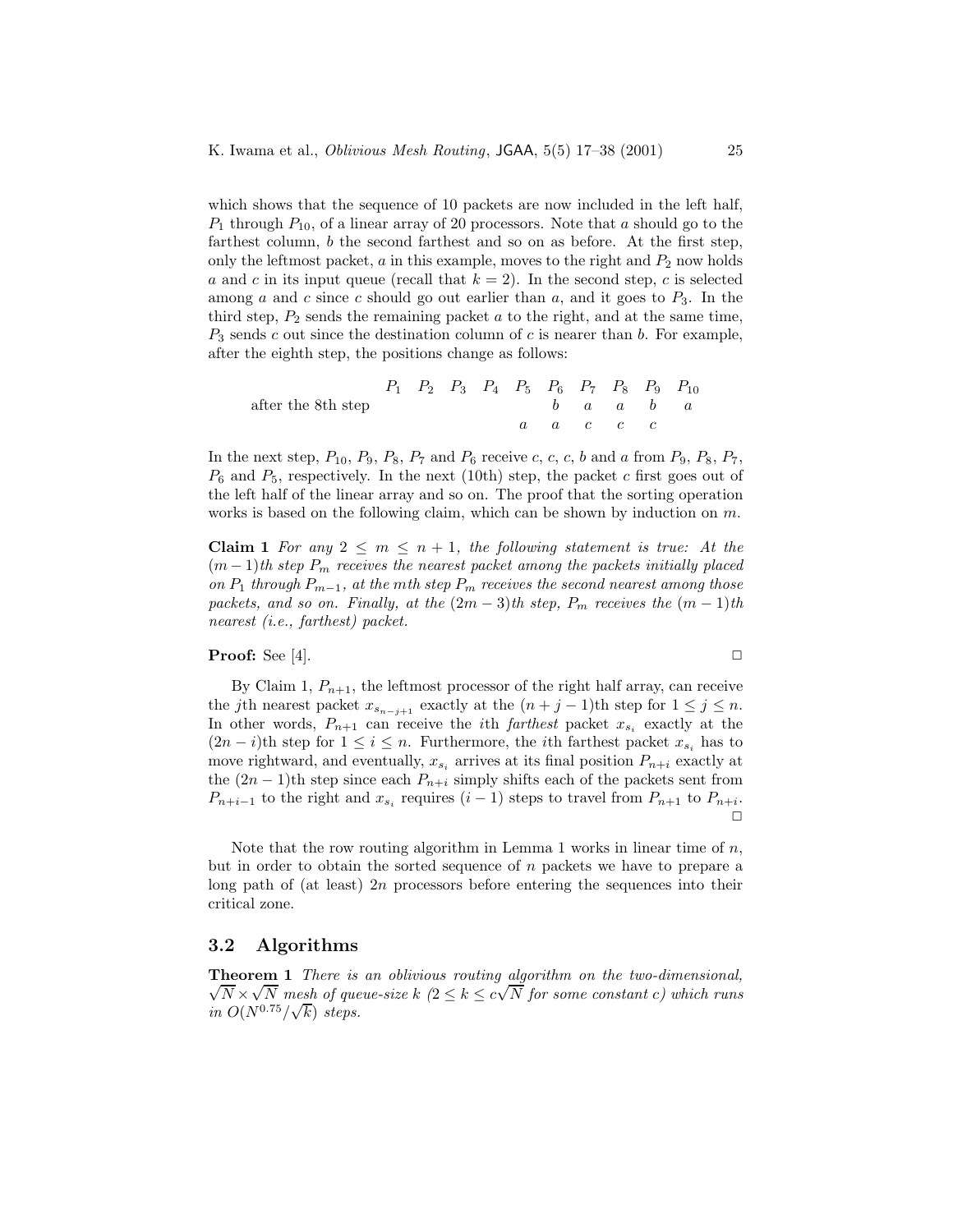| $\sup_{1,1}$ $\sup_{1,2}$ $\sup_{1,3}$ $\sup_{1,4}$ $\sup_{1,5}$ $\sup_{1,6}$ |  |  |                   |
|-------------------------------------------------------------------------------|--|--|-------------------|
| $SP_{2,1}$ $SP_{2,2}$                                                         |  |  | SP <sub>2,6</sub> |
|                                                                               |  |  |                   |
|                                                                               |  |  |                   |
| $SP_{5,1}$ $SP_{5,2}$                                                         |  |  | SP <sub>5,6</sub> |
| $\sup_{6,1}$ $\sup_{6,2}$ $\sup_{6,3}$ $\sup_{6,4}$ $\sup_{6,5}$ $\sup_{6,6}$ |  |  |                   |

Figure 4: 36 subplanes

**Proof:** The whole plane is divided into 36 subplanes,  $SP_{1,1}$  through  $SP_{6,6}$  as shown in Figure 4. For simplicity, the total number of processors in 2D meshes is hereafter denoted by not N but  $36n^2$ , i.e., each subplane consists of  $n \times n$ processors. (1) The entire algorithm is divided into  $36 \times 36$  *phases*. In the first phase only packets whose sources and destinations are both in  $SP_{1,1}$  move (i.e., they may be only a small portion of the  $n^2$  packets in  $SP_{1,1}$ ). In the second phase only packets from  $SP_{1,1}$  to  $SP_{1,2}$  move, and so on. (2) Suppose that it is now the phase where packets from  $SP_{2,2}$  to  $SP_{5,2}$  move. Then the paths of those packets are not shortest to make sorted sequences of the packets, but as shown by arrows in Figure 4: They first move rightward to *SP*2,6, then downward to  $SP_{5,6}$ , and finally move leftward back to  $SP_{5,2}$ . Thus, the paths of the packets are denoted by the following sequence of subplanes,  $SP_{2,2}$ ,  $SP_{2,3}$ ,  $\cdots$ ,  $SP_{2,6}$ ,  $SP_{3,6}$ ,  $\cdots$ ,  $SP_{5,6}$ ,  $SP_{5,5}$ ,  $\cdots$ ,  $SP_{5,2}$ . The general rule of path selection in each phase will be given soon. (3) These paths consist of three different zones, the (*parallel*) *shifting zone*, the *sorting zone* and the *critical zone*. In the above example, the sorting zone is composed of three consecutive subplanes  $SP_{2,3}$ ,  $SP_{2,4}$  and  $SP_{2,5}$ , the critical zone is  $SP_{2,6}$  and the parallel shifting zone includes all the remaining portions.

We first describe the purpose of three different zones: First of all, before entering packets into the sorting zone, they move without changing their relative positions, i.e., they move in parallel just like a formation flight. In the above example again, packets initially placed on the top row in the source subplane *SP*2,<sup>2</sup> move through the top row without changing their order to the next subplane  $SP_{2,3}$  of the sorting zone, packets on the second row in  $SP_{2,2}$  move rightward through the second row without changing their order to  $SP_{2,3}$ , and so on. The sorting zone needs three consecutive subplanes where the flow of packets on each row is changed, i.e., from an arbitrary order to the farthest-first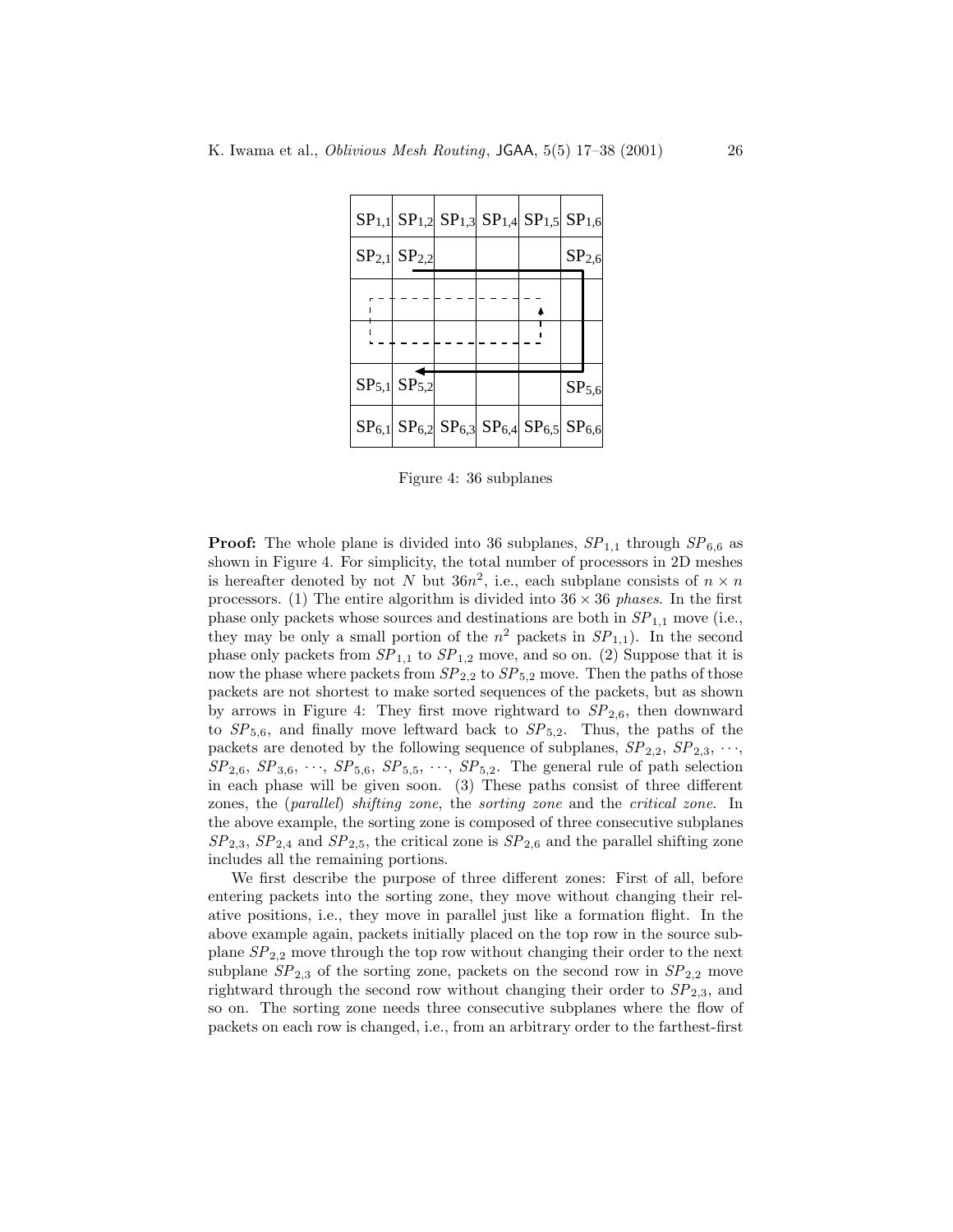order. More precisely, packets on each row in *SP*2,<sup>3</sup> of the sorting zone once move rightward to the next subplane *SP*2,<sup>4</sup> while sorting their order into the nearest-first order by using the row routing algorithm in Lemma 1. Furthermore, the packets move from  $SP_{2,4}$  to the next subplane  $SP_{2,5}$ , while changing their order into the reverse order (i.e., farthest-first order) to calculate the size of each lump of packets, by using a new (but simple) idea described later. The critical zone is the most important zone where each packet enters its correct column position, but relatively within the subplane. Namely, if the destination of the packet is on the leftmost column in the final destination subplane  $SP_{5,2}$ , then the packet temporally enters the leftmost column in the critical zone  $SP_{2,6}$ , if the destination is on the second leftmost column in  $SP_{5,2}$ , then the packet temporally enters the second leftmost column in *SP*2,6, and so on. Finally, all the packets move through the shifting zone towards their final positions without changing their relative positions.

Recall that our goal is to reduce path-congestion in the critical zone with a help of the sorting zone. To prepare the sorting zone before entering packets into the critical zone, the path of each packet from  $SP_{2,2}$  to  $SP_{5,2}$  takes such a long way. In general our oblivious routing algorithm has to determine the path independently for each of the 36<sup>2</sup> phases. Here is the rule: If the starting subplane is in the left side of the whole plane (as  $SP_{2,2}$ ), then the packets are moved to the right end in the first stage of the algorithm, which allows us to prepare the sorting zone. If the starting subplane is on the right side, then the packets are moved to the left end in the first stage. If the starting and ending subplanes are on the same row, then the path goes like the one given by the dotted line in Figure 4. It should be noted that this path design is obviously source-oblivious in each time-step, but is not in the whole time-steps. To make it source-oblivious in the whole steps is not hard, see the remark at the end of this section.

Now we give more detailed description of a single phase of the algorithm Rout[2]. The size of each queue is two  $(k = 2)$  for a while, but it is extended to Rout $[k]$  later. Suppose for exposition that it is now the phase where packets from a subplane in the left side of the upper half plane to another subplane in the lower half plane should move. We call those packets *active packets* on this phase. Also, suppose that the active packets move first through subplanes  $PZ_1, \dots, PZ_p$  as the parallel shifting zone, then move through subplanes  $SZ_1$ ,  $SZ_2$  and  $SZ_3$  as the sorting zone, next move through subplane *CZ* as the critical zone, and finally move through  $PZ'_{1}, \cdots, PZ'_{q}$  as the parallel shifting zone again for  $p \geq 0$  and  $q \geq 0$ . (By  $p = 0$  ( $q = 0$ ) we mean that the algorithm needs no shifting subplanes before the sorting zone (after the critical zone).)

#### *Algorithm*: Rout[2]

A single phase of Rout[2] is divided into the following seven stages:

**Stage 1:** If  $p = 0$ , then go to Stage 2. Otherwise, the following is executed on every row in parallel: All the active packets in  $PZ_1$  are routed horizontally into *SZ*<sup>1</sup> without changing their relative positions within every subplane. More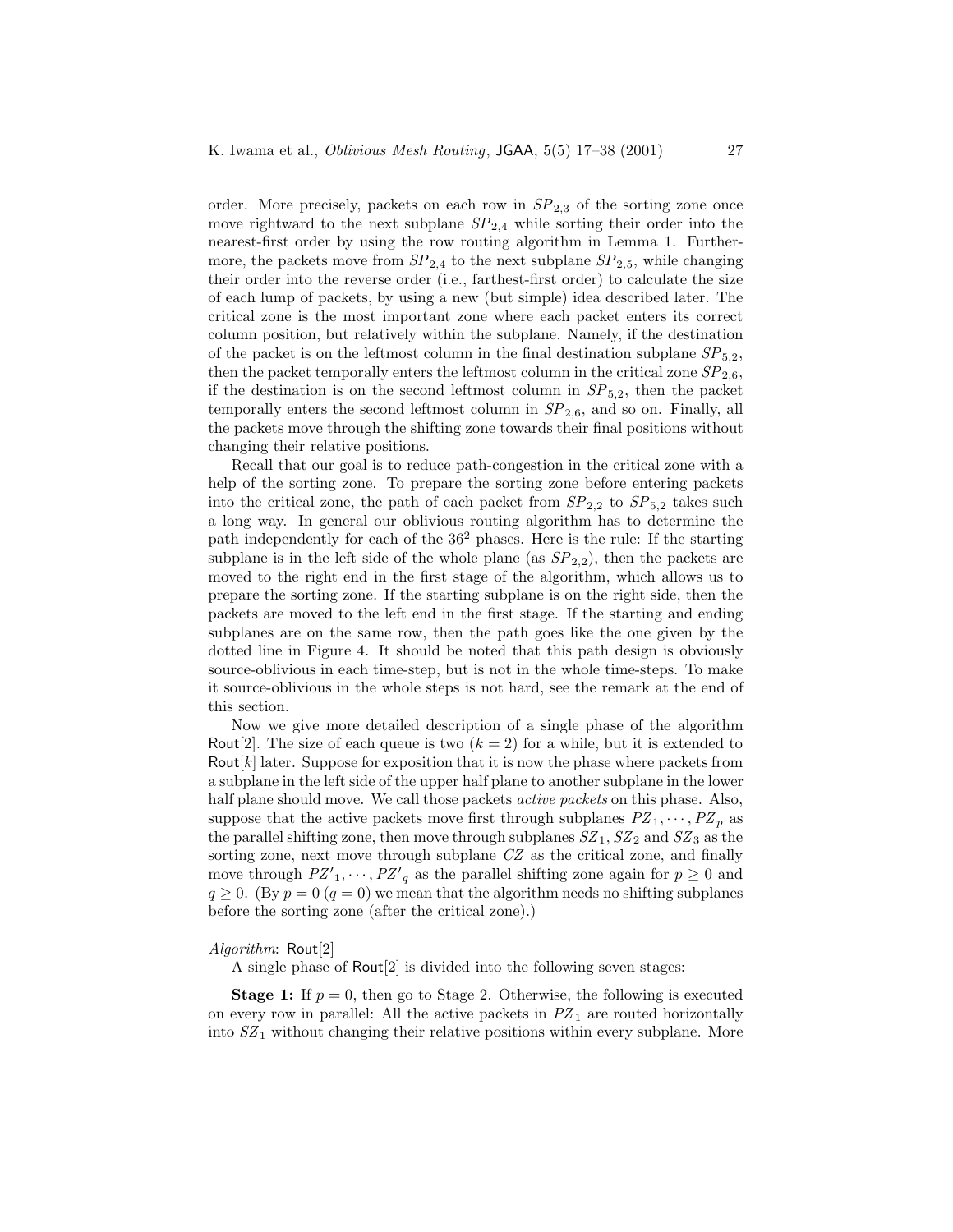precisely, at each step, each processor shifts rightward its packet it currently holds in its queue. Eventually, all the active packets simultaneously arrive at their temporal destinations in  $SZ_1$  exactly at the *pnth* step since it is exactly pn positions long for every active packet to travel to its temporal destination in *SZ*1.

**Stage 2 (Sorting):** The following is executed on every row in parallel: The same algorithm as the one described in the proof of Lemma 1 is executed by using 2n processors,  $P_1$  through  $P_{2n}$ , on the row in  $SZ_1$  and  $SZ_2$ .

However, the present situation is a little bit different. Now some processor may have no packet since only active packets on this phase have been routed here. So, the initial sequence of packets on  $P_1$  through  $P_n$  may include spaces or "null packets," but it does not cause any problem by regarding the null packets as the farthest (going out latest) packets.

**Stage 3 (Counting):** The following is executed on every row in parallel: Suppose that  $P_{n+1}$  through  $P_{3n}$  are 2n processors in the row in  $SZ_2$  and  $SZ_3$ . Then we change the current position of each packet in  $SZ_2$  into the symmetrical position with respect to the boundary between *SZ*<sup>2</sup> and *SZ*<sup>3</sup> as follows: (i) Each of the processors  $P_{n+1}$  through  $P_{2n}$  in  $SZ_2$  simply shifts every active packet one position to the right step by step. (ii) Also, at each step, each  $P_{2n+i}$  in  $SZ_3$ shifts rightward its packet it currently holds in its queue except for the packet, say,  $y_{2n+i}$  which arrives there exactly at the  $(2i-1)$ th step (from the beginning of this stage) for  $1 \leq i \leq n$ . Simultaneously, each  $P_{2n+i}$  calculates how many packets whose destinations are the same column as its packet  $y_{2n+i}$  it has sent to the right. Then, at the  $(2n-1)$ th step of this stage,  $P_{2n+i}$  stores the number of the packets plus one (for  $y_{2n+i}$ ) in  $N_{2n+i}$ .

**Stage 4 (Moving Long Lumps in Farthest-First Order):** The following is executed on every row in parallel: If  $N_{2n+i} \geq d$ , then every  $P_{2n+i}$  in  $SZ_3$  $(1 \leq i \leq n)$  starts to move its active packet to the right at the first step. Then the packet keeps moving one position to the right at each step. Otherwise, the processor does not start and remains holding its packet in its queue. However, if each  $P_{2n+j}$  with  $N_{2n+j} < d$  receives a packet whose destination is the same column as its packet  $y_{2n+j}$  during this stage, then it starts to move  $y_{2n+j}$  to the right by using the farthest-first contention resolution protocol.

**Stage 5 (Moving Short Lumps in Shuffle Order):** The following is executed on every row in parallel: Note that there remain only packets of short lumps in  $SZ_3$ . At the first step, all  $P_{2n+i}$ 's such that the values of  $N_{2n+i}$ 's are equal to one start to forward their active packets to the right (if they have the packets in their queues), and then those packets keep moving rightward. At the  $(n + 1)$ th step, all  $P_{2n+i}$ 's with  $N_{2n+i} = 2$  start to move their packets to the right, at the  $(2n + 1)$ th step all  $P_{2n+i}$ 's with  $N_{2n+i} = 3$  start to move their packets to the right, and so on. Namely, n steps are inserted between the first actions. Finally, at the  $((d-2)n+1)$ th step, every  $P_{2n+i}$  with  $N_{2n+i} = d-1$ starts to forward its packet. All the packets keep being forwarded to the right.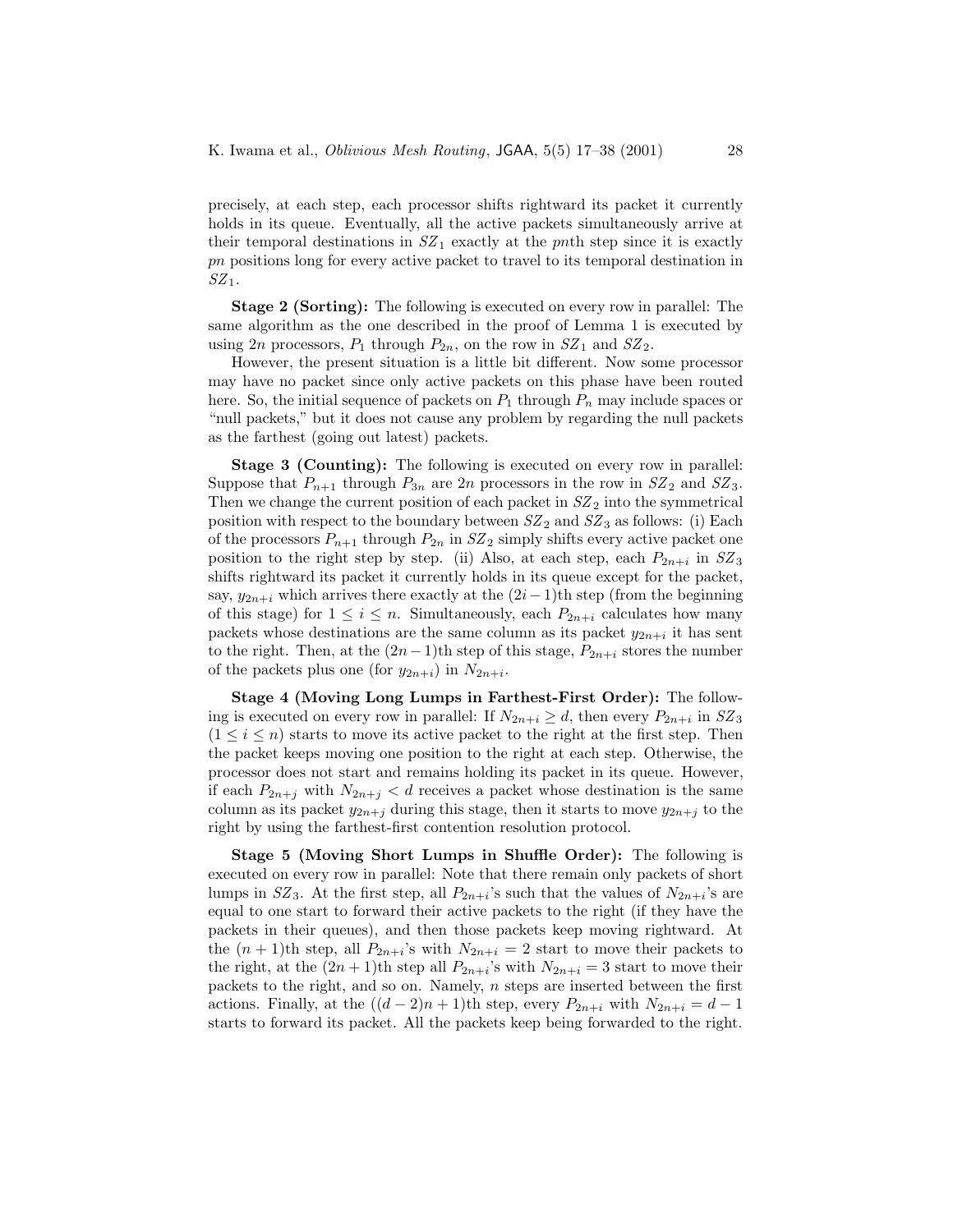**Stage 6 (Critical Zone):** Right after the sorting zone, the packets enter the critical zone. Recall that long lumps enter first in farthest-first order and then short lumps in shuffle order. Each packet changes the direction from row to column at the crossing of its correct destination column (relatively in the subplane). What Rout<sup>[2]</sup> does in this zone is exactly the same as  $A_0$ , i.e., it gives a higher priority to turning packets.

**Stage 7 (Shifting Zone):** All active packets move in the shifting zone towards their final goals without changing their relative positions within the subplane if  $q \geq 1$ . (Otherwise, the packets should have already been routed to their final positions).

Stage 1 and Stage 2 take pn steps and  $(2n-1)$  steps, respectively, as shown before. Suppose for example that  $n = 10$  and the sorted sequence of 10 packets be now placed on processors  $P_{11}$  through  $P_{20}$  in  $SZ_2$  after Stage 2 (see the proof of Lemma 1 again):

 $P_{11}$   $P_{12}$   $P_{13}$   $P_{14}$   $P_{15}$   $P_{16}$   $P_{17}$   $P_{18}$   $P_{19}$   $P_{20}$   $P_{21}$   $P_{22}$   $P_{23}$   $P_{24}$   $P_{25}$   $P_{26}$   $P_{27}$   $P_{28}$   $P_{29}$   $P_{30}$  $a_5$   $a_4$   $a_3$   $a_2$   $a_1$   $b_2$   $b_1$   $c_3$   $c_2$   $c_1$ 

One can see that if every packet moves one position to the right step by step in Stage 3, then  $c_1$  arrives at the temporal destination  $P_{21}$  in the first step,  $c_2$ arrives at  $P_{22}$  in the third step,  $c_3$  arrives at  $P_{23}$  in the fifth step, and so on. Finally, the leftmost packet  $a_5$  arrives at the rightmost processor  $P_{30}$  in the 19th step of this stage (since  $2 \times 10 - 1 = 19$ ):

 $P_{11}$   $P_{12}$   $P_{13}$   $P_{14}$   $P_{15}$   $P_{16}$   $P_{17}$   $P_{18}$   $P_{19}$   $P_{20}$   $P_{21}$   $P_{22}$   $P_{23}$   $P_{24}$   $P_{25}$   $P_{26}$   $P_{27}$   $P_{28}$   $P_{29}$   $P_{30}$  $c_1$   $c_2$   $c_3$   $b_1$   $b_2$   $a_1$   $a_2$   $a_3$   $a_4$   $a_5$ 

Thus, after Stage 3, the stream of packets is changed into the farthest-first order. More importantly, each of  $P_{21}$  through  $P_{30}$  now knows how many packets in the same lump exist on its right side by counting the number of the flowing packets. For example,  $P_{22}$  knows another c exists in  $P_{23}$ , i.e.,  $P_{22}$  sets  $N_{22} = 2$ .

Suppose for a while that  $d = 4$ , i.e., a lump is defined to be long if it includes four or more packets and only the lump of a's is long in the above example. At the first step of Stage 4,  $P_{26}$  and  $P_{27}$  start to move  $a_1$  and  $a_2$  to the right, respectively, since  $N_{26} = 5$  and  $N_{27} = 4$ . Since  $P_{28}$ ,  $P_{29}$  and  $P_{30}$  eventually receive  $a_1$  (or  $a_2$ ) from the left, they move their packets,  $a_3$ ,  $a_4$  and  $a_5$  to the right. Thus all a's are routed rightward. In similar ways, all the packets of long lumps move forward. Note that, for example,  $P_{21}$  who does not know whether the lump of c's is long (since  $N_{21} = 3$ ) does not initiate the move of its packet, and thus this short lump remains in *SZ*3.

In Stage 5, ROUT[2] works as follows: At the first step of Stage 5,  $P_{25}$  and  $P_{23}$  start to forward  $b_2$  and  $c_3$ , respectively, to the right since  $N_{25} = N_{23} = 1$ . Then, at the  $(n + 1)$ th step,  $b_1$  and  $c_2$  start to move since  $N_{24} = N_{22} = 2$ , and finally  $c_1$  starts to move at the  $(2n + 1)$ th step since  $N_{21} = 3$ . Namely, we change the farthest-first sequence to the following shuffle order sequence (which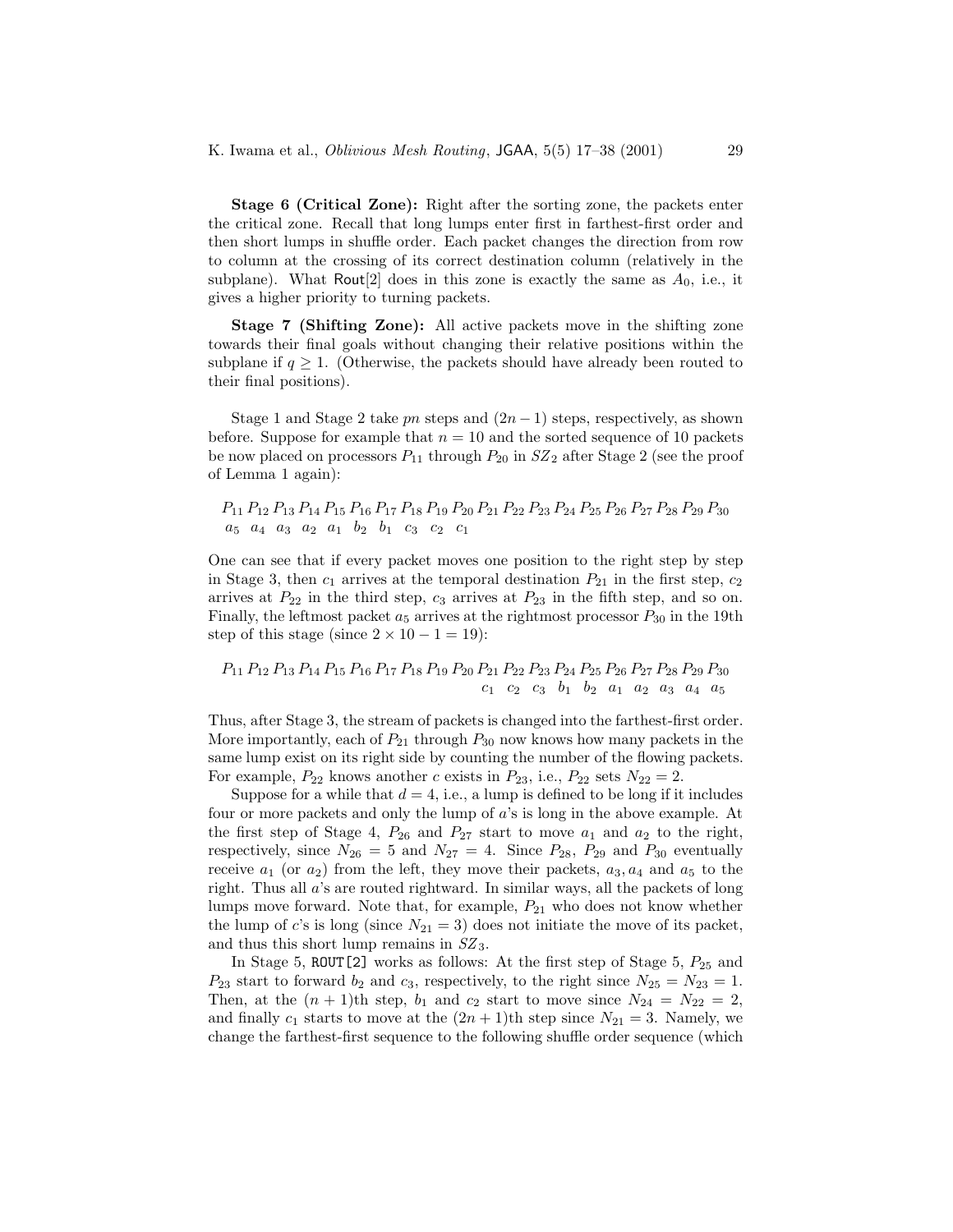may include spaces between some two packets):

 $c_1$  c<sub>2</sub>  $b_1$  c<sub>3</sub>  $b_2$ 

Now we shall investigate the time complexity of Rout[2]. The following discussions are only about what happens in the critical zone since the time needed for the sorting and shifting zones is linear in n. Suppose that a packet σ is now in the left input queue of a processor  $P_i$ , where σ is to enter the destination column by making a turn. Then it is said that  $\sigma$  is *ready to turn*. We first show a simple but important lemma, which our following argument depends on.

**Lemma 2** *Suppose that the rightmost packet of a lump* L *of packets is now ready to turn into its destination column. Then all the packets in* L *go out of the critical zone at most* 3n *steps regardless of the behavior of other packets.*

**Proof:** Suppose that the last (leftmost) packet  $\alpha$  which is in the same lump L cannot move on. Then there must be a packet,  $\beta$ , which is ready to turn into the same column in some upper position of  $\alpha$  and move on in the next time-step. Let us call such a packet  $\beta$ , *a blocking packet against*  $\alpha$ . Note that  $\beta$  cannot be a blocking packet against  $\alpha$  any longer in the next step. Thus, in each step from now on, the following (i) or (ii) must occur: (i) The leftmost packet  $\alpha$  in L moves one position. (ii) One blocking packet against  $\alpha$  disappears. Since there are at most n packets that are to turn into a single column, (ii) can occur at most n times. (i) can occur at most  $2n$  times also since we have at most  $2n$ processors on the path of each packet in the critical zone.  $\Box$ 

Recall that a lump is said to be long if it includes at least d packets for some positive constant d; otherwise, it is said to be short.

**Lemma 3** All the long lumps can go through the critical zone within  $O(n^2/d)$ *steps.*

**Proof:** The following argument holds for any row: Let  $L_i$  be a lump of packets in some row such that packets of  $L_i$  head for a farther column than packets of  $L_j$  for  $i < j$ . Since packets of long lumps move in the farthest-first order, they flow in the following form of lumps:

$$
\cdots L_3 \cdots L_2 \cdots L_1
$$

Since each long lump has at least d packets, there are at most  $n/d$  different lumps in each row. Now the rightmost packet of  $L_1$  must be ready to turn within 2n steps. By Lemma 2, then, those packets in  $L_1$  must go out of the critical zone within the next  $2n$  steps, i.e., within  $4n$  steps in total. After  $L_1$ goes out of the critical zone,  $L_2$  must go out within  $4n$  steps and so on. Thus  $4n \times n/d = 4n^2/d$  is the maximum amount of steps all the long lumps need to go out. go out.  $\Box$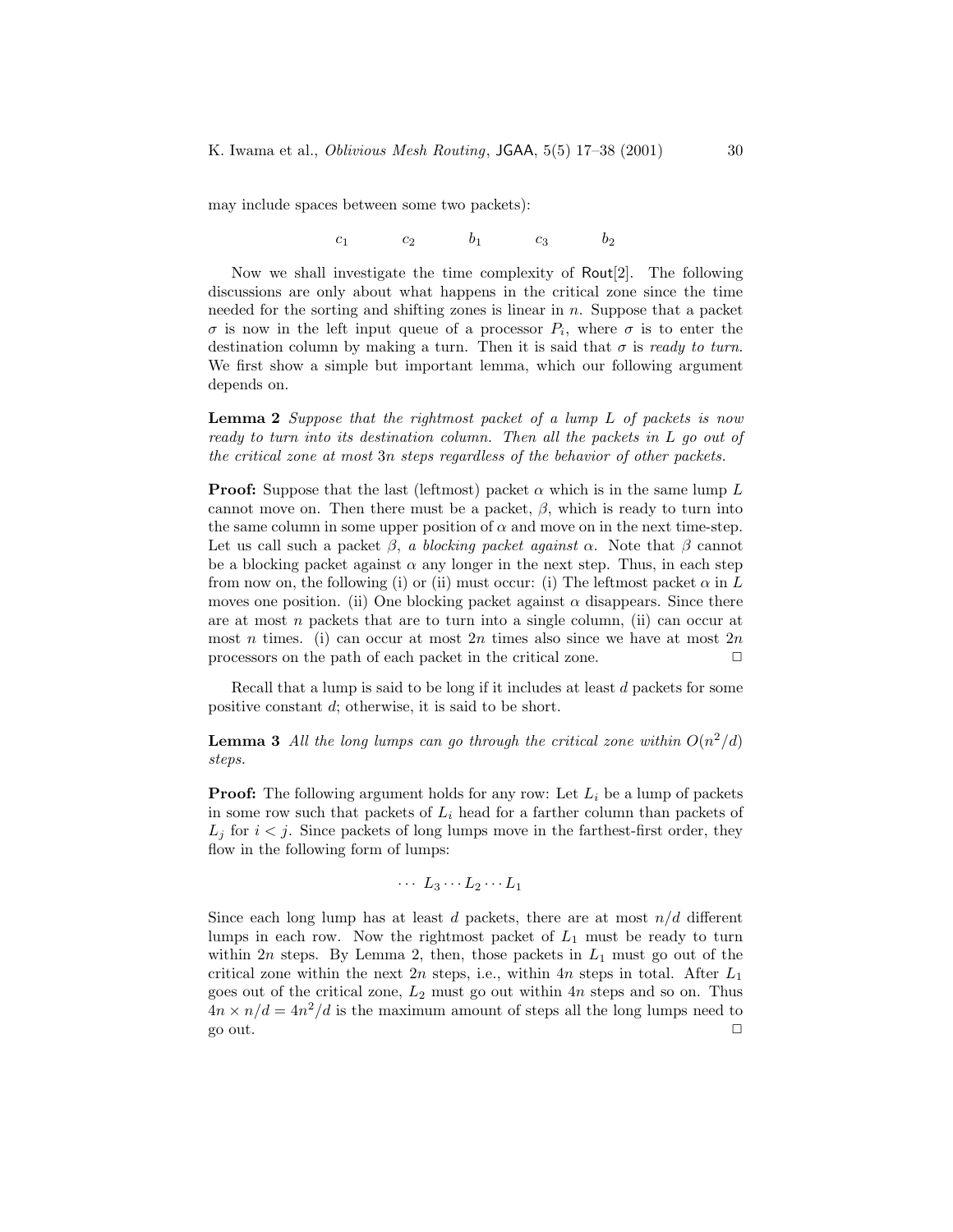**Lemma 4** *All the short lumps can go through the critical zone within*  $O(dn)$ *steps.*

**Proof:** The flow of packets on each row looks as follows:

$$
\cdots z_1 \cdots z_{l-1} z_l y_1 \cdots y_{j-1} y_j x_1 \cdots x_{i-1} x_i
$$

Here  $x_1 \cdots x_i$  is a sequence of different packets such that  $x_i$  is heading for a farther column than  $x_{i-1}$ . Let us call this sequence an *ordered string*.  $y_1 \cdots y_j$ is the next ordered string (i.e.,  $y_j$  is heading for a farther column than  $x_1$ ) and so on. One can see that each packet in the first ordered string becomes ready to turn within 2n steps and must go out of the critical zone within the next 2n steps by Lemma 2 (regardless of possible spaces between some two packets). After that, the second ordered string must be ready to turn within 2n steps and then goes out as before. Note that we have only d ordered strings since each short lump has less than d packets. Hence,  $4n \times d$  is the enough number of steps before all the short lumps so out before all the short lumps go out.

Now we are almost done. When moving packets from the sorting zone to the critical zone, we first move only lumps whose size is at least  $\sqrt{n}$ . Then by Lemma 3, the routing for these "long" lumps will finish in  $O(n\sqrt{n})$  steps. After that we move "short" lumps, which will be also finished, by Lemma 4, in  $O(n^2/\sqrt{n}) = O(n\sqrt{n})$  steps.

Algorithm Rout<sup>[2]</sup> can be extended to Rout<sup>[k]</sup> for a general queue-size k: Suppose from now on that a lump is said to be long if it includes at least kd packets for some positive constant d; otherwise, it is said to be short. Then we can obtain similar lemmas, say Lemmas 2', 3' and 4' to Lemmas 2, 3 and 4, respectively for the general queue-size. Lemma 2' is exactly the same as Lemma 2. As for Lemma 3', we replace d by kd. Then the time complexity for Rout $[k]$ is  $O(n^2/kd)$ . As for Lemma 4', we also replace d by kd and furthermore each ordered string  $x_1 \cdots x_{i-1}x_i$  is replaced by  $X_1 \cdots X_{i-1}X_i$ . Here  $X_{i-m}$  consists of k packets of the same destination instead of only one packet for  $x_{i-m}$ . Since our queue-size is k this time, each  $X_{i-m}$  can fit into a single input queue, which means all the packets in  $X_{i-m}$  can get ready to turn within 2n steps. Also note that the number of the ordered strings is at most d. Hence the bound in Lemma 4,  $O(nd)$ , does not differ in Lemma 4', which is a benefit of the large queue-size.

If we set  $d = \sqrt{n/k}$ , then both  $O(n^2/kd)$  and  $O(nd)$  become  $O(n^{1.5}/\sqrt{k})$ .  $\Box$ 

**Remark.** Recall that the current movement of packets is not source-oblivious in the whole time-steps, which can be modified as follows: Suppose that the goal subplane is in the left-lower of the whole plane. Then all the packets but in the rightmost subplanes move upward first. Then they move to the right in the uppermost subplanes, and then go downward in the rightmost subplanes (here we place the sorting zone), and finally go to the left. (Exceptionally, packets in the rightmost-lower subplanes move to the left first and then follow the same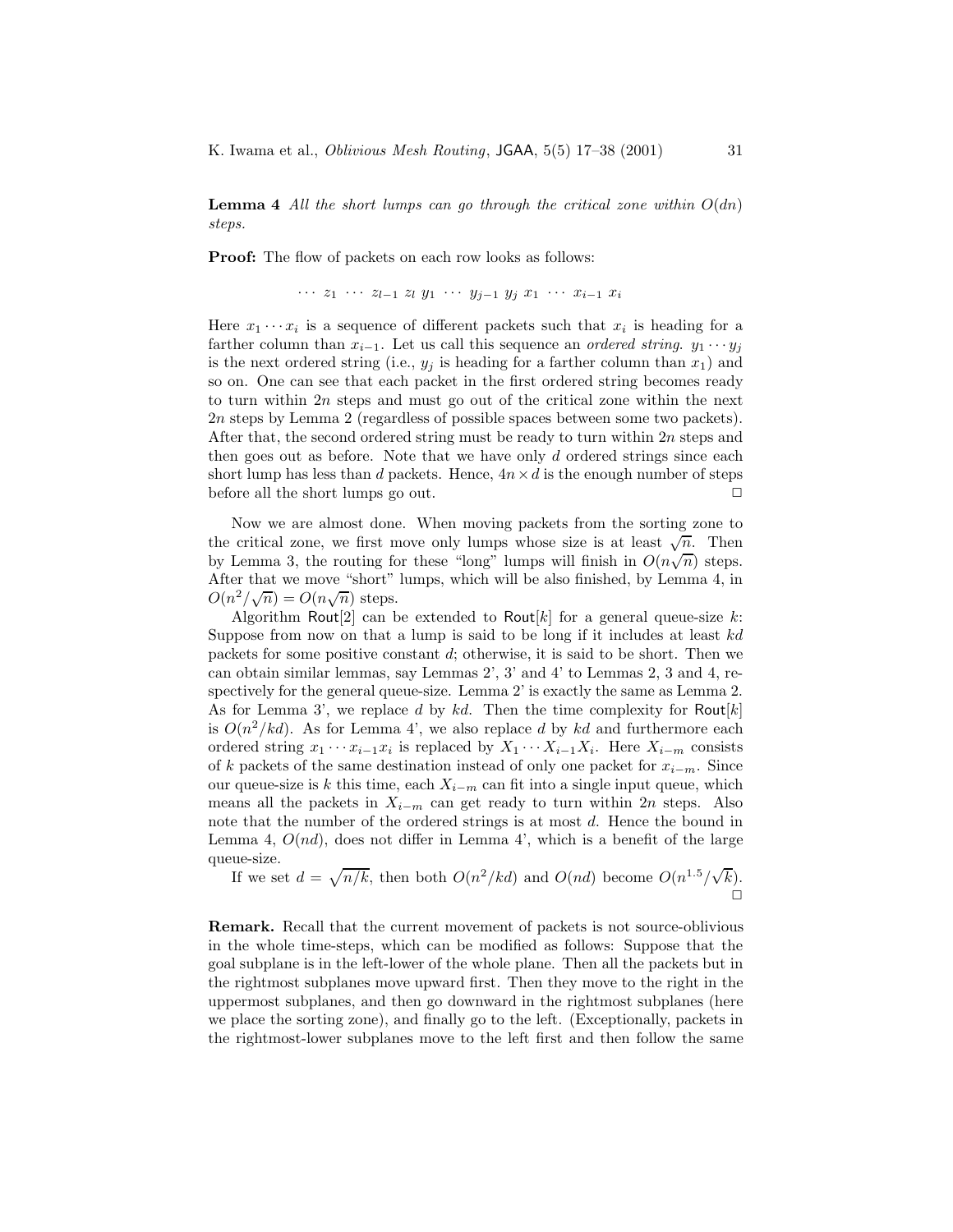path as above.) Thus there is only one direction set in each subplane, i.e., we can design a source-oblivious algorithm. However, here is one important point: Packets originally placed near the destination in this path cannot go through the sorting zone. Hence, we allow them once to go through the destinations and then join the standard path after that.

**Remark.** Extension to 3D case. Let the side-length of a 3D mesh be  $n$  (see Figure 2). Our algorithm consists of  $n$  sequential phases. In the first phase, only  $n^2$  packets placed on the top horizontal plane are routed to their final positions. In the second phase, only  $n^2$  packets placed on the second horizontal plane move, and so on. Here is an outline of each phase: (1) Each packet  $\sigma$  first moves up/down temporarily to the wth horizontal yz-plane if the destination of  $\sigma$  is on the wth vertical xy-plane. (2) The same algorithm as  $\text{Rout}[k]$  is performed on every horizontal plane in parallel, however, packet  $[u, v, w]$  is routed temporarily to position  $(w, v, u)$ . (3) Every packet moves along z-dimension to its correct z-coordinate and finally moves along x-dimension to its destination. Hence each phase can be performed in  $O(n^{1.5}/\sqrt{k})$  steps  $(2 \le k \le cn$  for some constant c) as follows: We need at most  $n-1$  steps to move each of the  $n^2$  packets placed on some horizontal plane up to its correct horizontal one, and we need  $O(n^{1.5}/\sqrt{k})$ steps to move the packets in one horizontal plane. It is not hard to move each packet from the horizontal to the vertical planes in  $O(n)$  steps. Since there are m sequential phases, the total routing time is  $O(n \cdot n^{1.5}/\sqrt{k}) = O(n^{2.5}/\sqrt{k})$  (or  $O(N^{5/6}/\sqrt{k})$  for  $2 \le k \le cN^{1/3}$ . Although details are omitted, the similar ideas may provide us some  $o(N/\sqrt{k})$  upper bounds for oblivious routing on higher dimensional, constant queue-size meshes including N processors, e.g., an  $O(N^{7/8}/\sqrt{k})$  upper bound for 4D meshes, an  $O(N^{9/10}/\sqrt{k})$  upper bound for 5D meshes, and so on.

### **4 3D Oblivious Routing**

For oblivious routing on any d-degree network, Kaklamanis *et al.* [6] proved an  $\Omega(\sqrt{N/d})$  lower bound. It is known [6, 9, 12] that this bound is tight for the hypercube and the 2D meshes. However, in the case of 3D meshes, it was not known whether the lower bound is indeed tight. Here is our answer:

**Theorem 2** *There exists a deterministic, oblivious routing algorithm on the three-dimensional,*  $N^{1/3} \times N^{1/3} \times N^{1/3}$  *mesh that routes any permutation in* 1.16 $\sqrt{N}$  +  $o(\sqrt{N})$  steps.

**Remark.** Theorem 2 holds for minimal and 3-bend routing. However, if we impose the 2-bend condition, then any oblivious routing algorithm requires  $\Omega(N^{2/3})$  steps [5]. Recall that in the case of 2D meshes, dimension-order routing, which is even more rigid than the 1-bend routing, can achieve the tight  $O(\sqrt{N})$  bound. Thus there is a big gap between 2D and 3D meshes in the difficulty of oblivious routing.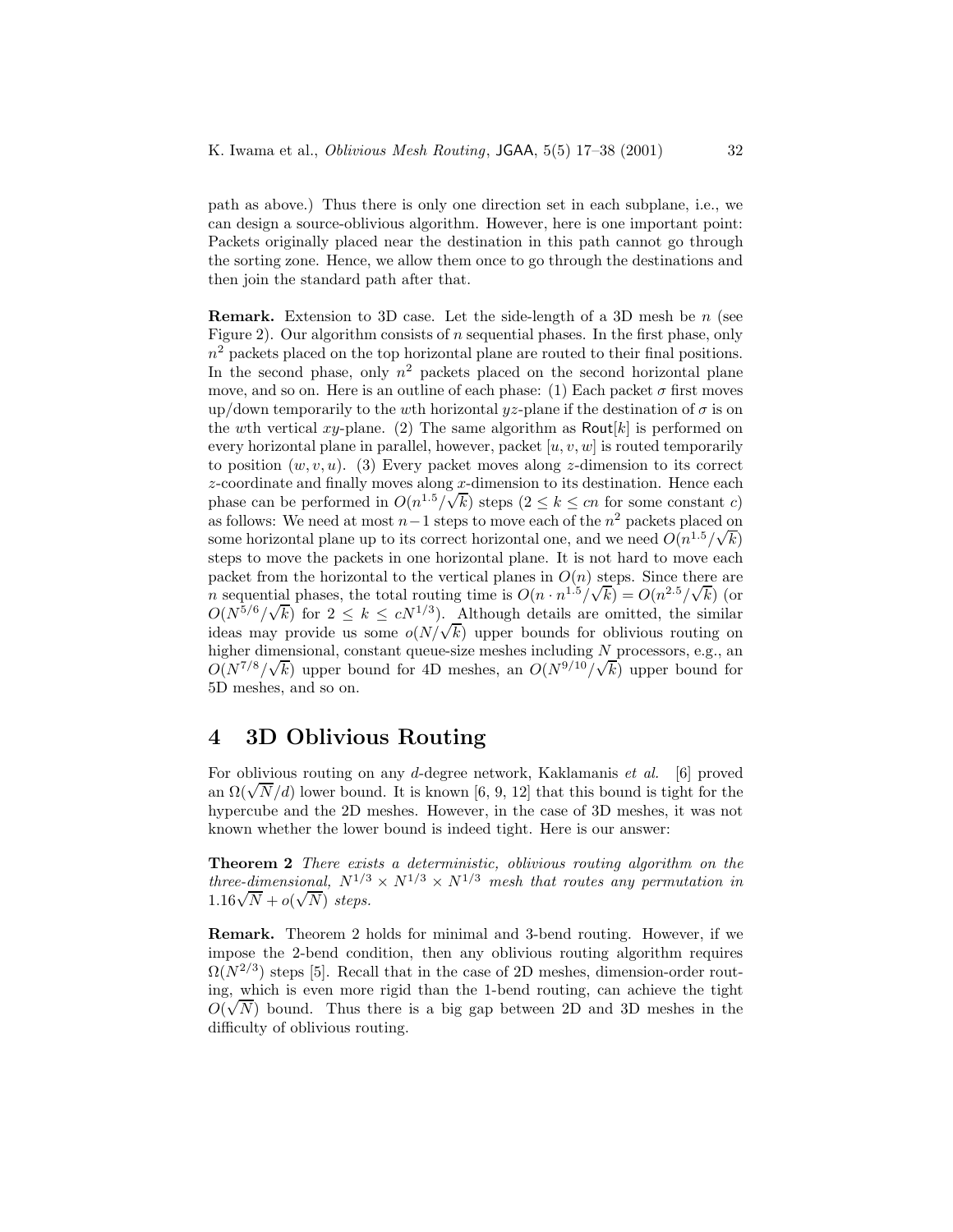

Figure 5: Slices, subplanes, critical positions

**Proof:** Let the total number of processors in 3D meshes be hereafter  $n^3$ , not N. We first present a deterministic, but non-minimal oblivious routing algorithm on the 3D mesh that routes any permutation in  $O(n\sqrt{n})$  (=  $O(\sqrt{N})$ ) steps. At the end of this section, we will describe how to strengthen the algorithm to route every packet along its shortest path. See Figure 2 again. The three dimensions are denoted by x*-dimension*, y*-dimension* and z*-dimension*. xi*-plane*  $(1 \leq i \leq n)$  means the two-dimensional plane determined by  $x = i$ . Similarly for  $y_j$ -plane and  $z_k$ -plane. For example, the  $x_1$ -plane on the 3D mesh is the top, horizontal plane in Figure 2, which includes  $n^2$  positions  $(1, 1, 1), \dots, (1, n, 1)$ ,  $(1, 1, 2), \dots, (1, n, n)$ . Let  $x_i y_j$ -segment  $(1 \leq i, j \leq n)$  denote the linear array determined by  $x = i$  and  $y = j$ , which consists of n processors  $(i, j, 1)$  through  $(i, j, n)$ . Similarly for  $y_i z_k$ -segment and  $z_k x_i$ -segment.

The whole  $n \times n \times n$  3D mesh is partitioned into several submeshes. See Figure 5. x-slice<sup>[1]</sup> consists of the top  $\sqrt{n}$  planes, the x<sub>1</sub>-plane through the  $x\sqrt{n}$ -plane. Similarly x-*slice*[2] consists of the next  $\sqrt{n}$  planes. Each plane is divided into  $\sqrt{n} \times \sqrt{n}$  groups, called *subplanes.*  $z_k$ -subplane[i, j] on the  $z_k$ -plane  $(1 \leq k \leq n)$  is the *i*th  $\sqrt{n} \times \sqrt{n}$  2D submesh from the top and *j*th from the left. Then  $\sqrt{n}$  processors on the jth row from the top of each  $z_k$ -subplane $[i, j]$ are called *critical positions*, which play on an important role in the following algorithms. Note that the number of critical positions on a single  $z_k x_i$ -segment is exactly  $\sqrt{n}$ .

The following observation makes clear the reason why the elementary-path routing or dimension-order routing does not work efficiently: Suppose that  $n^2$ packets placed on the  $z_1$ -plane should move to the  $x_1$ -plane. Also suppose that all of those  $n^2$  packets first go up to the n processors on a single segment,  $P_{1,1,1}$  through  $P_{1,n,1}$ , and then move along y-dimension. Then most of the  $n^2$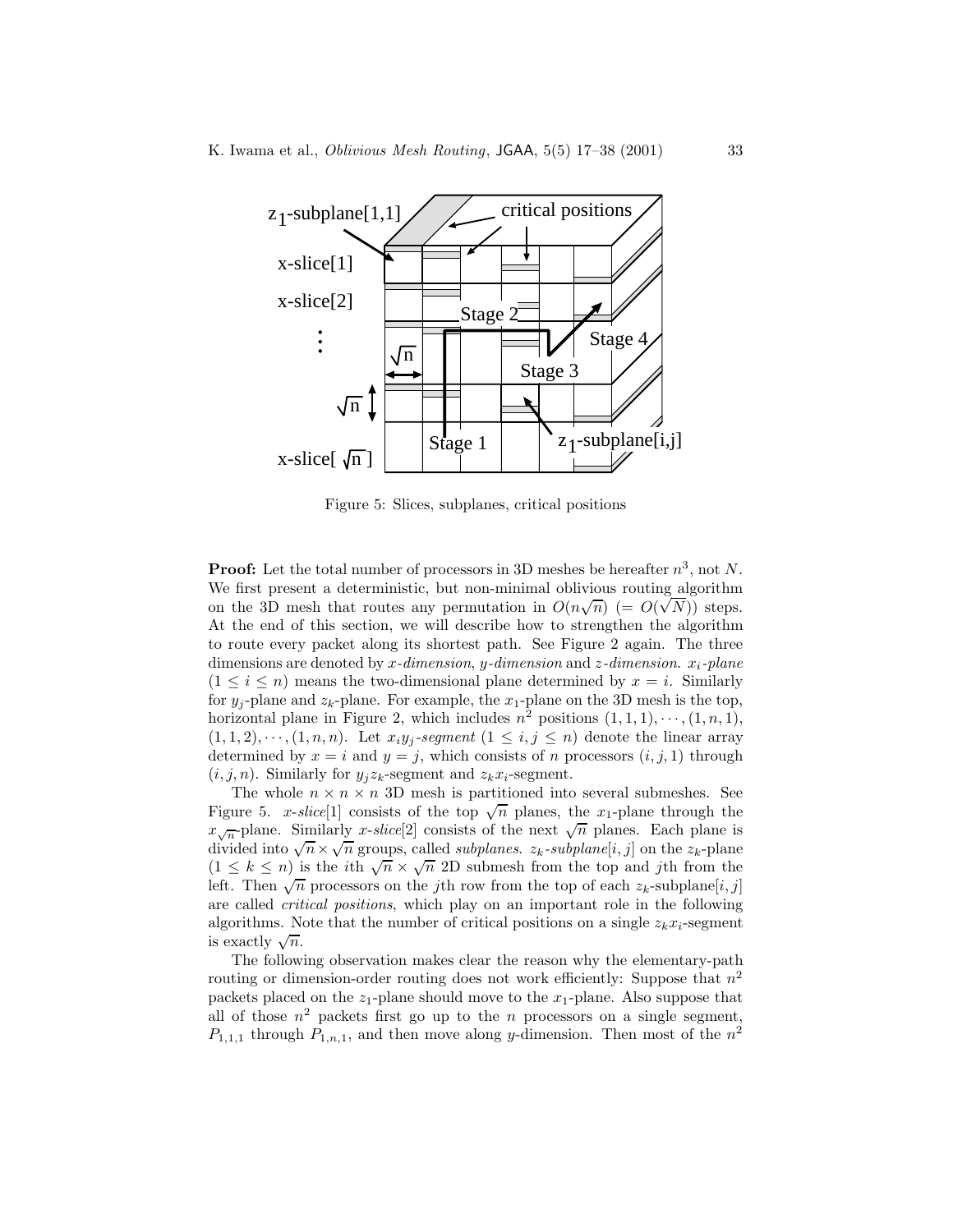paths probably go through one of the  $n-1$  links between those n processors, which requires at least  $\Omega(n^2)$  steps. Apparently we need to eliminate such heavy traffic on the single segment. The key strategy is as follows: The  $n^2$  packets or paths (which go through a single segment in the worst case) are divided into  $\sqrt{\overline{n}}$  groups,  $n\sqrt{n}$  paths each. Then the number of paths which a single segment has to handle can be reduced to those  $n\sqrt{n}$  paths from the previous  $n^2$  ones, where critical positions of each subplane play their roles. Here is our algorithm based on the dimension-order routing (see Figure 5 again):

#### *Algorithm*: DO-3-bend

**Stage 1:** Every packet moves along x-dimension to a critical position which is located in the same  $x$ -slice  $[i]$  as its final destination. Namely, all of the packets go up or down into their correct x-slices.

**Stage 2:** Every packet placed now on the critical position moves along ydimension to its correct y-coordinate, i.e., moves horizontally into its correct  $y_i$ -plane.

**Stage 3:** Every packet moves again along x-dimension to its correct xcoordinate, i.e., into its correct  $x_i y_j$ -segment.

**Stage 4:** Every packet moves along *z*-dimension to its final position.

One can see that the path of each packet is completely determined by its initial position and destination and that the algorithm can deliver all the packets for any permutation.

**Lemma 5** DO-3-bend *can route any permutation in at most*  $2n\sqrt{n} + o(n\sqrt{n})$ *steps.*

**Proof:** We shall analyze the running time of each stage: (1) Stage 1 requires at most  $n$  steps since every packet can move without delays. (2) Stage 2 requires at most  $n\sqrt{n}+n$  steps. The reason is as follows: Recall that the number of critical positions on a single segment is exactly  $\sqrt{n}$ . Since each critical position holds at most  $n$  packets after Stage 1, the total number of packets that go through each  $z_k x_i$ -segment is at most  $n\sqrt{n}$ . Thus, it takes at most  $n\sqrt{n}$  steps until those  $\sqrt{n}$  packets move out of the current subplane and it furthermore takes at most n steps until the packet which finally starts from the subplane arrives at its next intermediate position. (3) After Stage 2 every packet arrives at its correct sub-y<sub>j</sub>-plane of the  $\sqrt{n} \times n$  positions. Thus, the total number of packets that go through each link along x-dimension is at most  $n\sqrt{n}$ . Thus it takes at most  $n\sqrt{n} + \sqrt{n}$  steps until all the packets arrive at their next positions. (4) Since each processor temporally holds at most  $n$  packets,  $2n$  steps are sufficient for all the packets to arrive at their final positions. As a result, the whole algorithm requires at most  $2n\sqrt{n} + o(n\sqrt{n})$  steps.

The above algorithm is based on the dimension-order routing, i.e., all the packets move in the same direction in each stage. However, by making the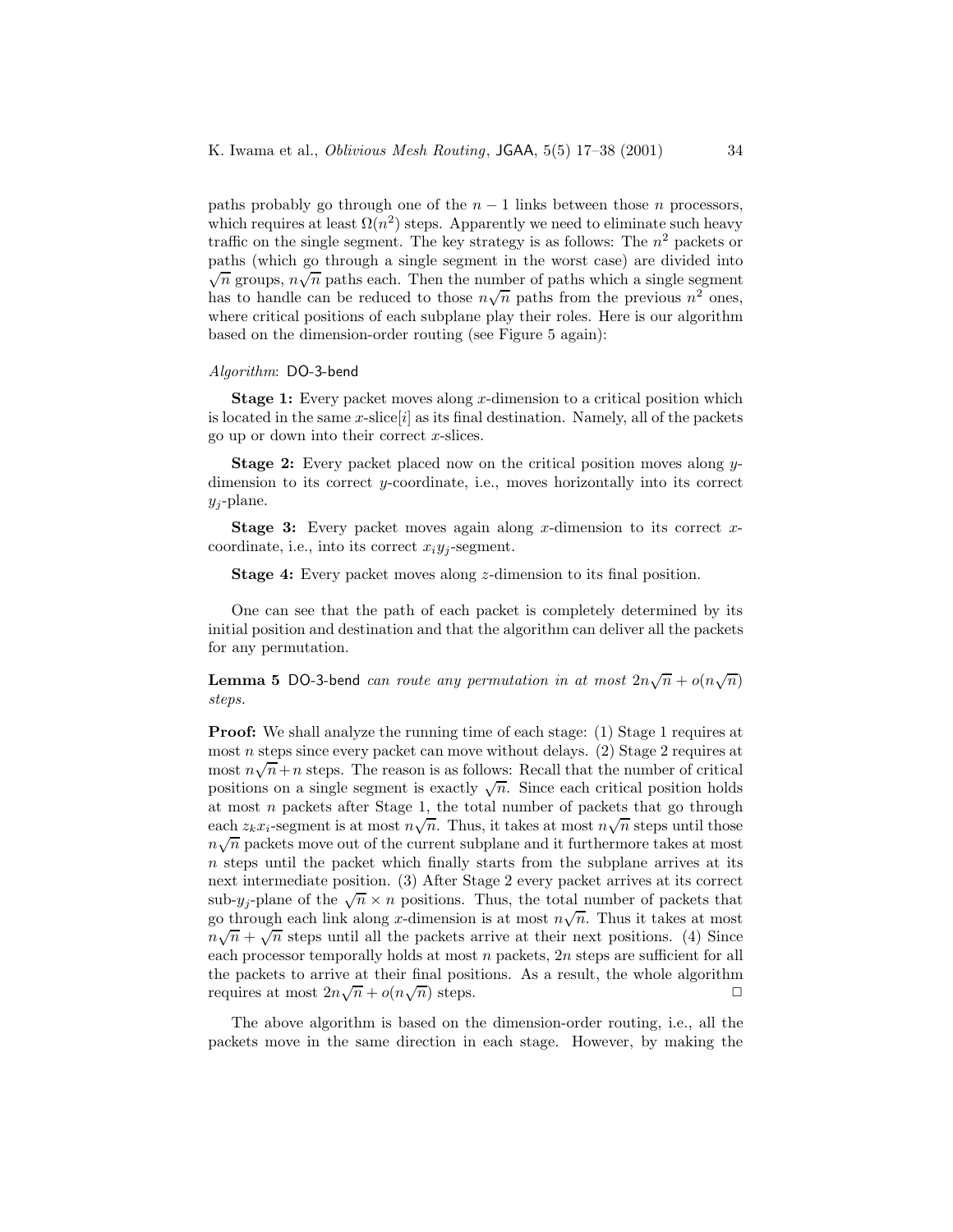

Figure 6: Three groups,  $X, Y, Z$ 

packets move in different directions we can route more efficiently. The whole 3D mesh is partitioned into the three groups shown in Figure 6. Then, in the first stage, the algorithm NDO-3-bend moves all the packets which are initially placed on the groups marked "X", "Y" and "Z" along x-dimension,  $y$ -dimension and z-dimension, respectively. In the remaining stages, dimensions are switched adequately for each group. Note that each subplane can be viewed as a  $\sqrt{n/3} \times$  $\sqrt{n/3}$  2D mesh. Now the following lemma holds:

**Lemma 6** NDO-3-bend *can route any permutation in at most*  $1.16n\sqrt{n}+o(n\sqrt{n})$ *steps.*

**Proof:** It also takes at most *n* steps for each packet to arrive at its critical position in the first stage. Note that there are  $3 \times \sqrt{n/3}$  critical positions on a single  $z_k x_i$ -segment and each critical position holds at most  $n/3$  packets after the first stage. Then it takes at most  $n\sqrt{n/3} + n$  steps during the second stage. In the third and fourth stages, it takes at most  $n\sqrt{n/3} + \sqrt{n/3}$  and 2n steps, respectively. Since  $2/\sqrt{3} \leq 1.16$ , the lemma holds.

 $\Box$ 

Finally we add the condition that all of the packets should follow their shortest routes: Suppose that a packet  $\alpha$  which heads for the  $x_t$ -plane is originally placed on the  $x_s$ -plane for  $s>t$ . Then, in the first stage,  $\alpha$  should go up along x-dimension to the closest but below critical position to the  $x_t$ -plane so as to follow its shortest path. Similarly for  $s < t$ . However, as a special case, if there is no critical position between  $\alpha$ 's original and destination planes, then  $\alpha$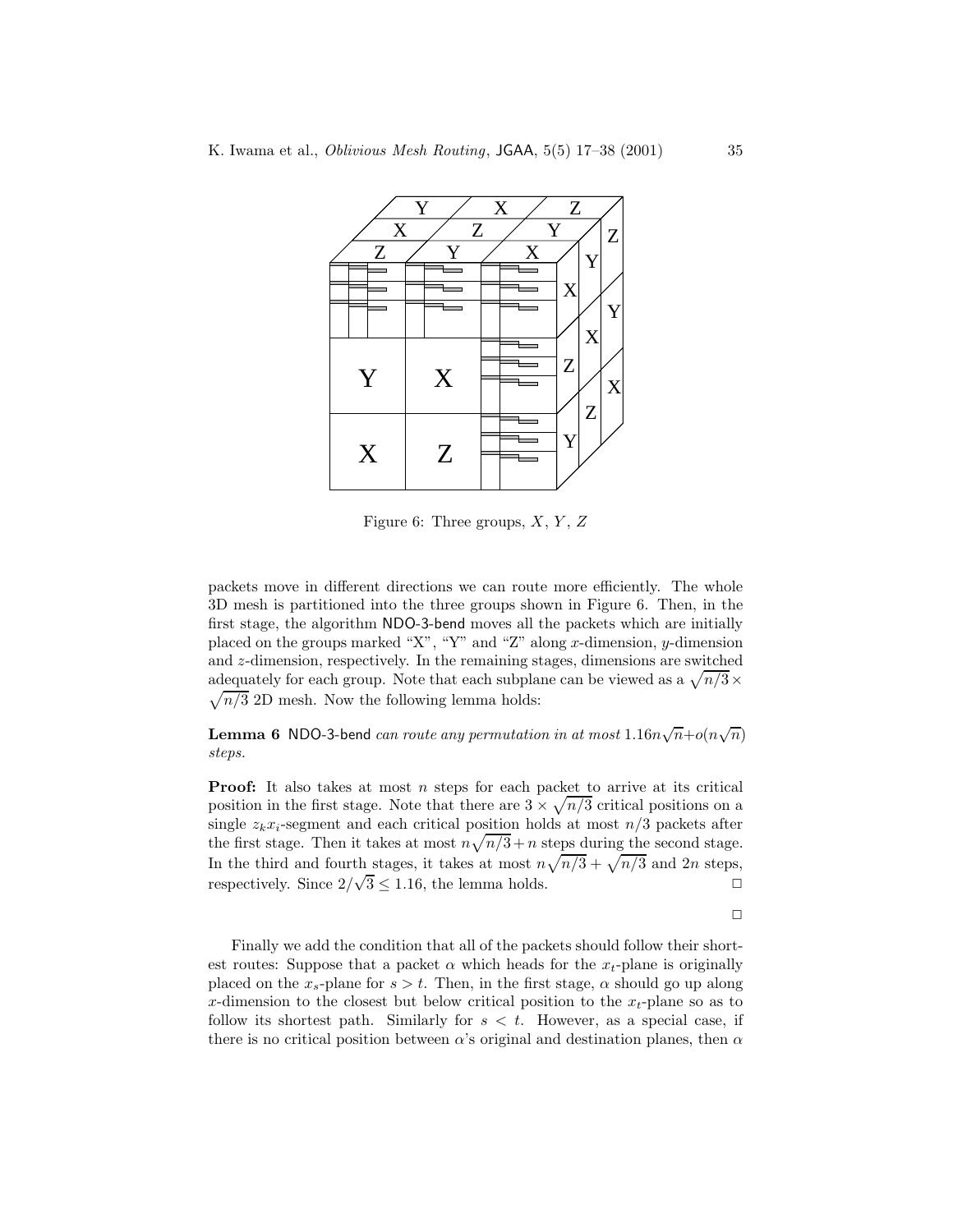

Figure 7: Minimal routing

does not move at all in the first stage. Let us count the total number of packets which temporally stay at each  $z_kx_i$ -segment (i.e., each horizontal segment) after the first stage.  $\sqrt{3n}$  critical positions on a single segment hold at most  $n\sqrt{n/3}$ packets,  $n/3$  per critical position, and furthermore, at most n special packets may stay without moves. Thus it takes at most  $n\sqrt{n/3}+2n$  steps in the second stage. For the third stage, at most  $n\sqrt{n/3} + \sqrt{n/3}$  steps suffice again. The reason is as follows: See Figure 7. Suppose that a packet  $q$  first moves up vertically to a critical position, A, and then it moves horizontally to a position, B. Then q's destination must belong to the upper  $\sqrt{n/3} \times n$  positions of B, which is painted gray in the figure; otherwise,  $q$  must first arrive at the upper critical position, D. This implies that the number of packets which go through the link between B and its upper neighbor C is bounded by  $n\sqrt{n/3}$ . Implementation of this idea is not hard:

**Theorem 3** *There exists a deterministic, oblivious, minimal, 3-bend routing algorithm on the three-dimensional,*  $N^{1/3} \times N^{1/3} \times N^{1/3}$  *mesh that can route any permutation in at most*  $1.16n\sqrt{n} + o(n\sqrt{n})$  *steps.* 

**Remark.** Each algorithm can be modified so as to satisfy the source-oblivious condition by increasing the constant factor of its running time slightly.

**Remark.** It is not hard to show that our algorithm runs for random permutations in  $3n + o(n)$  steps with high probability. Here is the reason: Since there are  $\sqrt{n}$  critical positions on each vertical segment, each critical position receives  $\sqrt{n}$  packets on average in the first stage. Then  $\sqrt{n} \times \sqrt{n} = n$  packets temporally stay on each horizontal segment. In the second stage, those  $n$  packets move horizontally in *n* steps, and each processor receives one packet on average.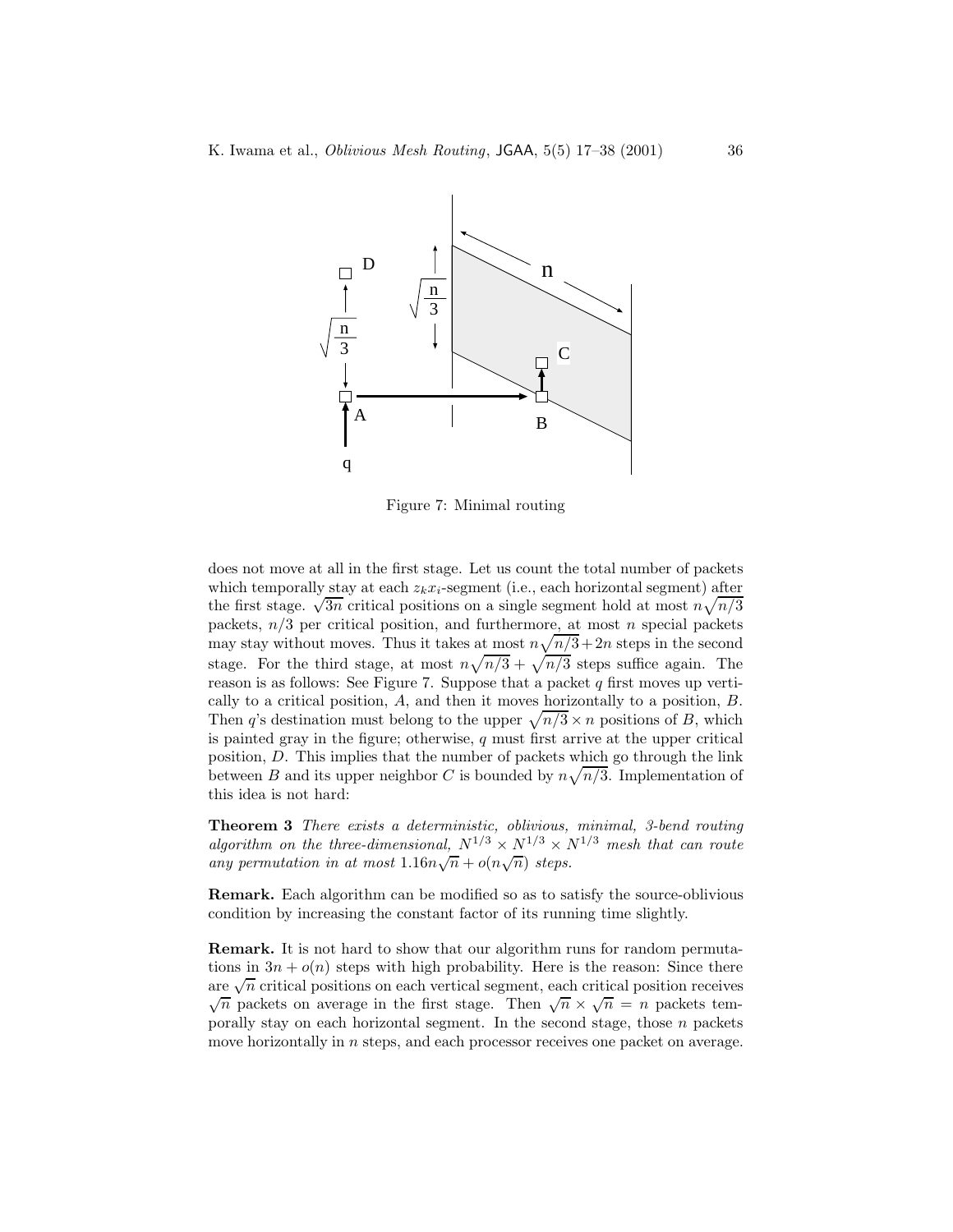The third stage requires  $\sqrt{n}$  steps. Finally, all the packets arrive at their final positions in n steps.

# **Acknowledgments**

The authors wish to thank two anonymous referees for providing detailed suggestions for improving our original paper.

## **References**

- [1] A. Bar-Noy, P. Raghavan, B. Schieber and H. Tamaki, "Fast deflection routing for packets and worms," In *Proc. 1993 ACM Symposium on Principles of Distributed Computing* (1993) 75-86.
- [2] A. Borodin and J.E. Hopcroft, "Routing, merging, and sorting on parallel models of computation," *J. Computer and System Sciences* 30 (1985) 130- 145.
- [3] A. Borodin, P. Raghavan, B. Schieber and E. Upfal, "How much can hardware help routing?," In *Proc. 1993 ACM Symposium on Theory of Computing* (1993) 573-582.
- [4] D.D. Chinn, T. Leighton and M. Tompa, "Minimal adaptive routing on the mesh with bounded queue size," *J. Parallel and Distributed Computing* 34 (1996) 154-170.
- [5] K. Iwama and E. Miyano, "Three-dimensional meshes are less powerful than two-dimensional ones in oblivious routing," In *Proc. 5th European Symposium on Algorithms* (1997) 284-295.
- [6] C. Kaklamanis, D. Krizanc and A. Tsantilas, "Tight bounds for oblivious routing in the hypercube," *Mathematical Systems Theory 24* (1991) 223- 232.
- [7] C. Kaklamanis, D. Krizanc and S. Rao, "Simple path selection for optimal routing on processor arrays," In *Proc. 1992 ACM Symposium on Parallel Algorithms and Architectures* (1992) 23-30.
- [8] D. Krizanc, "Oblivious routing with limited buffer capacity," *J. Computer and System Sciences* 43 (1991) 317-327.
- [9] F.T. Leighton, *Introduction to Parallel Algorithms and Architectures: Arrays, Trees, Hypercubes,* Morgan Kaufmann (1992).
- [10] F.T. Leighton, F. Makedon and I. Tollis, "A  $2n-2$  step algorithm for routing in an  $n \times n$  array with constant queue sizes," *Algorithmica* 14 (1995) 291-304.